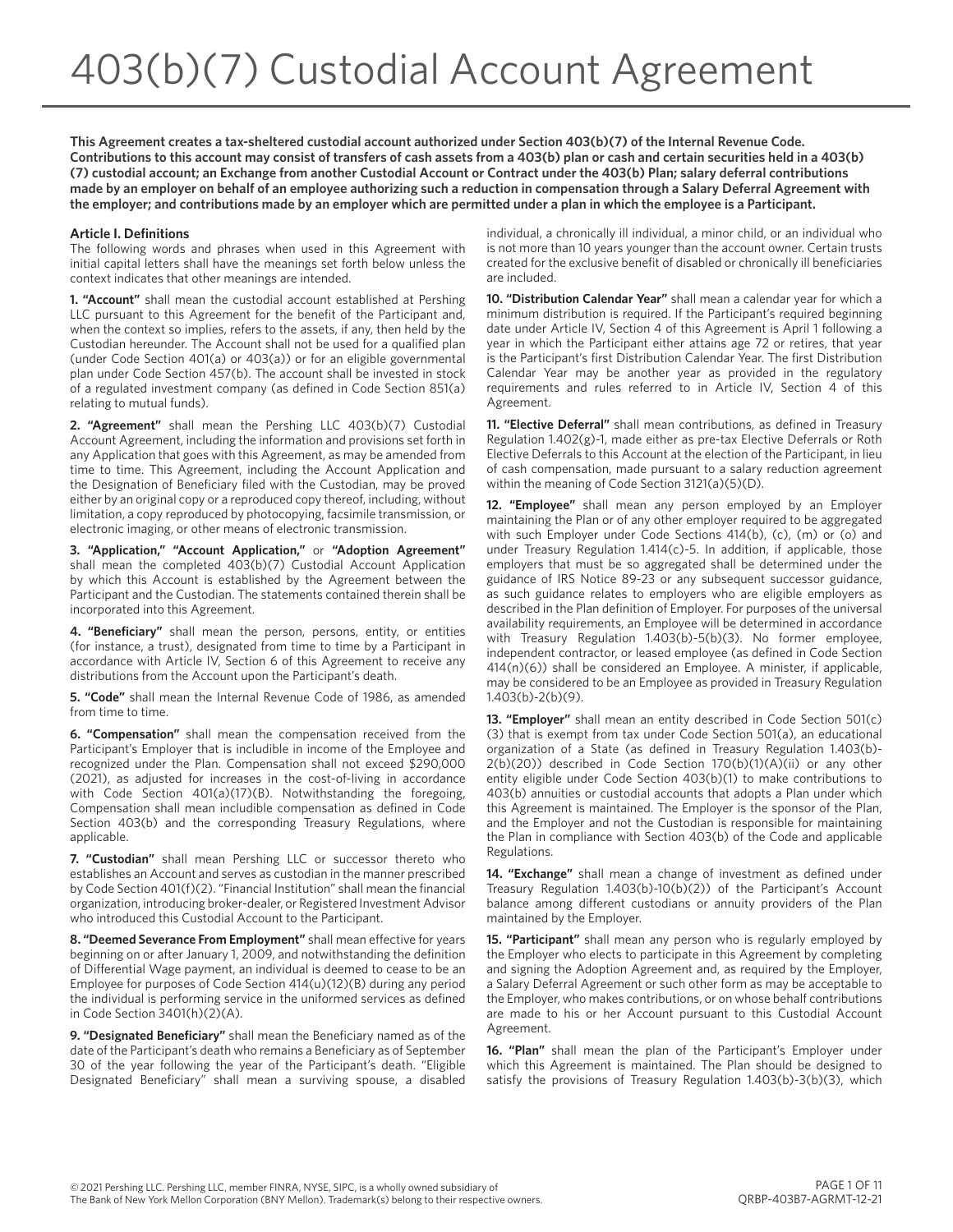includes a requirement that the plan be a written defined contribution plan and contain material terms and conditions for eligibility, benefits, applicable limitations, the contracts available under the plan, and the time and form under which benefit distributions will be made. The Plan should also be designed to satisfy Code Section 403(b)(12) (relating to nondiscrimination requirements, including universal availability, as described in Treasury Regulation 1.403(b)-5.

**17. "Regulations"** or **"Treasury Regulations"** shall mean the U.S. Department of Treasury regulations issued under Section 403(b) of the Code, as amended from time to time.

**18. "Roth Elective Deferral"** shall mean an Elective Deferral that is irrevocably designated as a Roth Elective Deferral by the Participant and that is treated by the Participant's Employer as includible in a Participant's gross income at the time of the salary reduction. Roth Elective Deferrals must be separately accounted for pursuant to the Plan or this Agreement and must satisfy any other applicable provisions of Treasury Regulation 1.403(b)-3(c).

**19. "Salary Deferral Agreement"** or **"Salary Reduction Agreement"** shall mean the agreement signed by the Participant and delivered to the Employer whereby the Participant authorizes a reduction of salary to be contributed by the Employer to the Participant's Account established hereunder.

**20. "Severance from Employment"** shall mean an Employee ceases to be an Employee of the Employer, and any related employer (as described in Treasury Regulation 1.401(k)-1(d)). An Employee does not have a Severance from Employment if, in connection with a change of employment, their new Employer maintains the Plan with respect to the Employee.

Severance from Employment shall also occur with respect to such an Employee who ceases to be employed by their Employer on account of a sale of the assets or stock of that Employer, provided that the subsequent or continuing Employer does not maintain the Plan and Plan assets are not transferred to a plan maintained by that subsequent or continuing Employer.

Severance from Employment occurs on any date on which an Employee ceases to be an Employee of an eligible employer as defined in Treasury Regulation 1.403(b)-2(b)(8), which describes employers that may participate in 403(b) arrangements, even though the Employee may continue to be employed either (a) by another entity that is treated as the same employer where the other entity is not such an eligible employer or (b) in a capacity for the same employer that is not employed with such an eligible employer.

21. **"Transfer"** shall mean a transfer of assets defined under Treasury Regulation 1.403(b)-10(b)(3)) from the 403(b) plan of one employer to the 403(b) plan of another employer.

# **Article II. Contributions**

**1. Elective Deferrals and Catch-Up Contributions.** (a) Elective Deferrals – Elective Deferrals may be contributed by the Participant's Employer to the Account on behalf of the Participant. Elective Deferrals shall also include catch-up contributions described in Article II, Section 1(b) of this Agreement. The Participant shall designate the amount or percentage of their Compensation that is to be deferred as an Elective Deferral. If Roth Elective Deferrals are permitted under the Plan, the Participant shall also designate whether the Elective Deferral will be characterized as a pre-tax Elective Deferral or a Roth Elective Deferral. Such designations shall be effective until otherwise modified by the Participant in writing or through any other means approved by the Employer and permitted by applicable law or regulations. The Participant may amend or terminate their Salary Reduction Agreement at such times as may be permitted by the Plan.

The Elective Deferrals made for the Participant shall be fully vested at all times and the Participant may take a distribution of the Elective Deferrals and earnings thereon at times specified in Article IV of this Agreement, subject to additional limitations under the Plan.

(b) Catch-Up Contributions

(i) Age 50 Catch-Up Contributions – Age 50 catch-up contributions, if permitted by the Plan, may be contributed to the Account by the Employer for any Participant who is eligible to make Elective Deferrals, has attained or will attain age 50 before the end of that calendar year, and has contributions in excess of a statutory or Employer-provided limit. Such age 50 catch-up contributions must comply with Code Section 414(v) and the guidance thereunder.

(ii) Special Catch-Up Contributions for Employees With 15 Years of Service – Special Section 403(b) catch-up contributions described in Treasury Regulation 1.403(b)-4(c)(3), if permitted by the Plan, may also be contributed to the Account by the Employer for any Participant who satisfies the eligibility requirements for such contributions.

Notwithstanding the foregoing, either the Participant's Employer or the Custodian may require a Participant who is eligible to make catchup contributions to designate the amount or percentage of their Compensation that is to be deferred as a catch-up contribution. Such catch-up contributions will not be taken into account for purposes of the provisions of the Agreement implementing the required limitations of Code Sections 402(g) and 415. The Agreement shall not be treated as failing to satisfy the requirements of Code Sections 403(b) or 410(b) by reason of making such catch-up contributions. Any Elective Deferrals that exceed an otherwise applicable Plan limit will first be applied to special Section 403(b) catch-up contributions for Employees with 15 years of service, with any additional Elective Deferrals being treated as age 50 catch-up contributions, if applicable.

**2. Rollover to Custodial Account.** Unless prohibited by the Plan, the Custodian may accept a contribution of eligible rollover distributions to the Account from a qualified plan described in Code Section 401(a) or 403(a) (other than after-tax employee contributions unless the rollover is a direct rollover), an annuity contract or custodial account described in Code Section 403(b) (other than after-tax employee contributions unless the rollover is a direct rollover), or an eligible plan under Code Section 457(b) that is maintained by a state, political subdivision of a state, or any agency or instrumentality of a state or political subdivision of a state. The Custodian may accept a contribution of an eligible rollover distribution from an individual retirement account or annuity described in Code Section 408(a) or 408(b) that is eligible to be rolled over and would otherwise be includible in gross income.

The Custodian may also accept contributions of eligible rollover distributions made to the Participant who is a surviving spouse, or a spouse or former spouse who is the alternate payee under a qualified domestic relations order as defined in Code Section 414(p).

No amount that is distributed on account of hardship will be an eligible rollover distribution, and the Participant may not elect to have any portion of such a distribution paid directly to the Account.

The Participant shall certify, in a manner acceptable to the Custodian, that such amounts are eligible rollover distributions. The Participant acknowledges that it is the responsibility of the resigning custodian, trustee or financial institution to provide a breakdown of contribution sources and earnings transferred into the Account. The Custodian shall not be responsible for determining whether any rollover is proper and reserves the right not to accept any rollovers without this documentation, in a form acceptable to the Custodian. If acceptable documentation is not received by the Custodian, the transferred amounts will be treated in the most restrictive manner permitted under the Regulations for purposes of a distribution.

**3. Transfer to Custodial Account.** Unless prohibited by the Plan or the 403(b) account from which the Transfer is being made, the Participant may transfer (or arrange for the transfer of) assets from another annuity contract or custodial account under another 403(b) plan, described in Code Section 403(b) to this Account. The Participant shall certify, in a manner acceptable to the Custodian, that the transfer satisfies all current requirements for such a transaction. The Custodian shall not be responsible for determining whether any such transfer is proper and reserves the right not to accept any transfer. The transfer must meet the requirements of Treasury Regulation 1.403(b)-10(b)(3).

**4. Employer Contributions.** If the Plan provides for Employer contributions to the Account, the Participant's Employer may make Employer contributions on behalf of the Participant. The amount of the contributions, their vested status and other provisions applicable to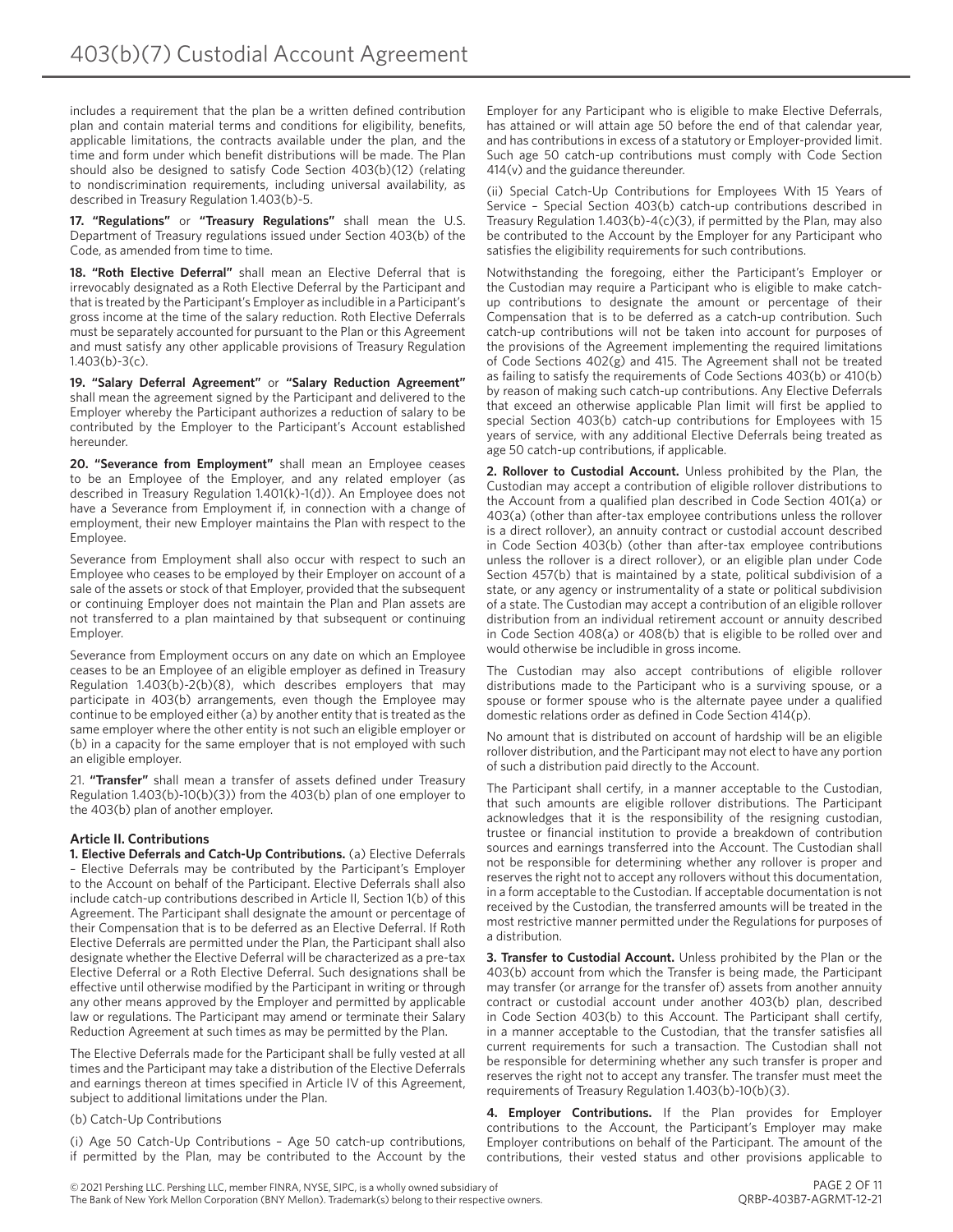those Employer contributions shall be set forth in the Employer's Plan. To the extent that any amounts are not vested, those amounts shall be accounted for separately. The Employer contributions shall not exceed any applicable federal or state limitations on such Employer contributions and shall be made in a nondiscriminatory manner as determined by applicable law or regulation. The Custodian and its affiliates disclaim any responsibility for actions of the Employer with respect to the Employer's retirement program or plan. The Employer shall be solely responsible for compliance with the rules and other requirements of regulatory agencies with respect to retirement programs or plans subject to the terms of the Employee Retirement Income Security Act of 1974.

**5. Contribution Limits.** In no event shall the contributions to the Account for a tax year on behalf of the Participant exceed the maximum amount permitted under current law or regulation.

(a) The contributions made during a tax year on behalf of the Participant, when aggregated with other contributions made through the Participant's Employer (or controlled group of Employers under Code Sections 414(b), (c), (m) or (o)), shall not exceed the limitations set forth in Code Section 403(b)(1) for that year (including the limits under Code Section 415). If a Participant has an "excess contribution" as described in Section 4973(c) of the Code, the Custodian shall follow written directions it receives from the Participant or the Employer regarding the treatment of the excess contribution. Neither the Custodian nor any affiliate of the Custodian shall have any responsibility for determining whether any contributions to the Account may be excluded from the Participant's gross income, ensuring that any contributions to the Account do not constitute excess contributions for purposes of Section 4973 of the Code, or ensuring that any correction of any excess contribution is made in accordance with the Code or applicable guidance.

(b) With respect to Elective Deferrals, the Account must satisfy Code Section 401(a)(30). That means that the maximum of all applicable elective deferrals (including Elective Deferrals made to the Account or any other elective deferrals made under the Plan or any other plan of the Participant's Employer or other entities that are required to be treated as an employer with that Employer under Treasury Regulations or other guidance) made on the Participant's behalf during the Participant's tax year shall not exceed the limitations set forth in Code Section 402(g)(1). The Account must also satisfy any other limitations described in Treasury Regulation 1.403(b)-4, including the limitations applicable to age 50 catch-up provisions and to special Section 403(b) catch-up provisions. The Participant is solely responsible for determining their maximum annual Elective Deferrals. Neither the Custodian nor any affiliate of the Custodian shall have any responsibility for determining whether any Elective Deferrals to the Account constitute excess deferrals, or ensuring that any correction of any excess deferral is made in accordance with the Code or applicable guidance.

(c) Notwithstanding any provision of this Agreement to the contrary, effective December 12, 1994, contributions, benefits and service credit with respect to qualified military service will be provided in accordance with Code Section 414(u).

(d) The Custodian may accept contributions for the Participant from a former Employer, if Treasury Regulation 1.403(b)-4(d) is satisfied.

(e) Each type of contribution described in this Article II, Section 5 and earnings or losses attributable to the type of contributions shall be separately accounted for.

(f) If the Participant elects to receive a distribution for a financial hardship described in Article IV, Section 2 of this Agreement, he or she will be required to cease making Elective Deferrals (and nondeductible employee contributions, if applicable) as described in the Plan. For distributions that are made on or after January 1, 2020, a Participant's Elective Deferrals (and nondeductible employee contributions, if applicable) will not be suspended for any period of time due to the receipt of a hardship distribution.

**6. Contract Exchanges.** Unless prohibited by the Plan, the Participant may make a contract exchange (or arrange for the exchange) of assets from another annuity contract or custodial account described in Code Section 403(b) to this Account. The Participant shall certify, in a manner acceptable to the Custodian, that the exchange satisfies all current requirements for such a transaction. The Custodian shall not be responsible for determining whether any such exchange is proper and reserves the right not to accept any exchange. The contract exchange must meet the requirements of Treasury Regulation 1.403(b)-10(b)(2).

**7. In-Plan Roth Rollover.** Participants may complete in-Plan Roth rollovers of any non-Roth assets as allowed under the Plan documents.

#### **Article III. Investment Of Contributions**

**1. Participant Direction and Delegation.** (a) Direction by Participant. Each Participant shall direct the Custodian with respect to the investment of all contributions to his or her Account and the earnings thereon. All contributions must be invested in shares of regulated investment companies.

For purposes of this Agreement, "regulated investment companies" means any regulated investment company or companies within the meaning of Code Section 851(a), or any series issued by such company which has an investment advisory agreement and/or a distribution agreement with the company, to the extent that they are obtainable through and subject to the custody of the Custodian in its regular course of business. All transactions directed by the Participant shall be subject to the rules, regulations, customs, and usages of the Exchange, market, or clearing house where executed, and to all applicable federal and state laws and regulations, and to the internal policies of the Custodian.

The Custodian reserves the right not to accept assets intended for deposit to the Account and may at any time require liquidation or transfer of any asset held in the Account if the Custodian determines that maintaining custody of any such asset is not in accordance with the Custodian's administrative or operational requirements and regular business practices. The Participant understands that the Custodian shall attribute earnings only to assets held in the Account while in the custody of the Custodian. The Participant understands that the income from, and gain or loss on, each investment the Participant selects for the Account will affect the value of the Account, and that the growth in value of the Account cannot be guaranteed or projected

(b) Direction by Beneficiary. After the Participant's death, the Participant's Beneficiary(ies) shall have the right to direct the investment of the Participant's Account, subject to the same conditions that applied to the Participant during their lifetime under this Agreement (including, without limitation, Article IX, Section 11 of this Agreement). Upon notification of death of the Participant, the Account may be divided into separate shares for each Beneficiary who is entitled to receive a share of the Participant's Account, and each Beneficiary's share will be transferred into a separate Account. This permits each Beneficiary to provide investment and distribution directions as to his or her share of the Account. The transfer to separate Account(s) does not create a taxable event for the Beneficiary(ies).

If a transfer or distribution upon the Participant's death is payable to a Beneficiary known by the Custodian to be a minor or under a legal disability, the Custodian may in its sole discretion take instruction from the parent, guardian, conservator, or other legal representative of such minor or legally disabled person.

(c) Delegation of Investment Responsibility. The Custodian shall not be under any duty to review or question any direction of the Participant with respect to investments, to review any securities or other property held in trust, or to make suggestions to the Participant with respect to investments. The Custodian will not be liable for any loss that may result by reason of investments made by the Custodian in accordance with the directions of the Participant. Notwithstanding the foregoing, the Custodian may review the investments in order to confirm the Participant's compliance with subsection (a) above.

Regardless of any other provision of this Agreement to the contrary, the Participant may delegate the investment responsibility for all or some of his or her Account to an agent or attorney in fact acceptable to the Custodian by notifying the Custodian in writing on a form acceptable to the Custodian of the delegation of such investment responsibility and the name of the person or persons to whom such responsibility is delegated. The Custodian shall follow the directions of such agent or attorney in fact and shall be under no duty to review or question any direction, action, or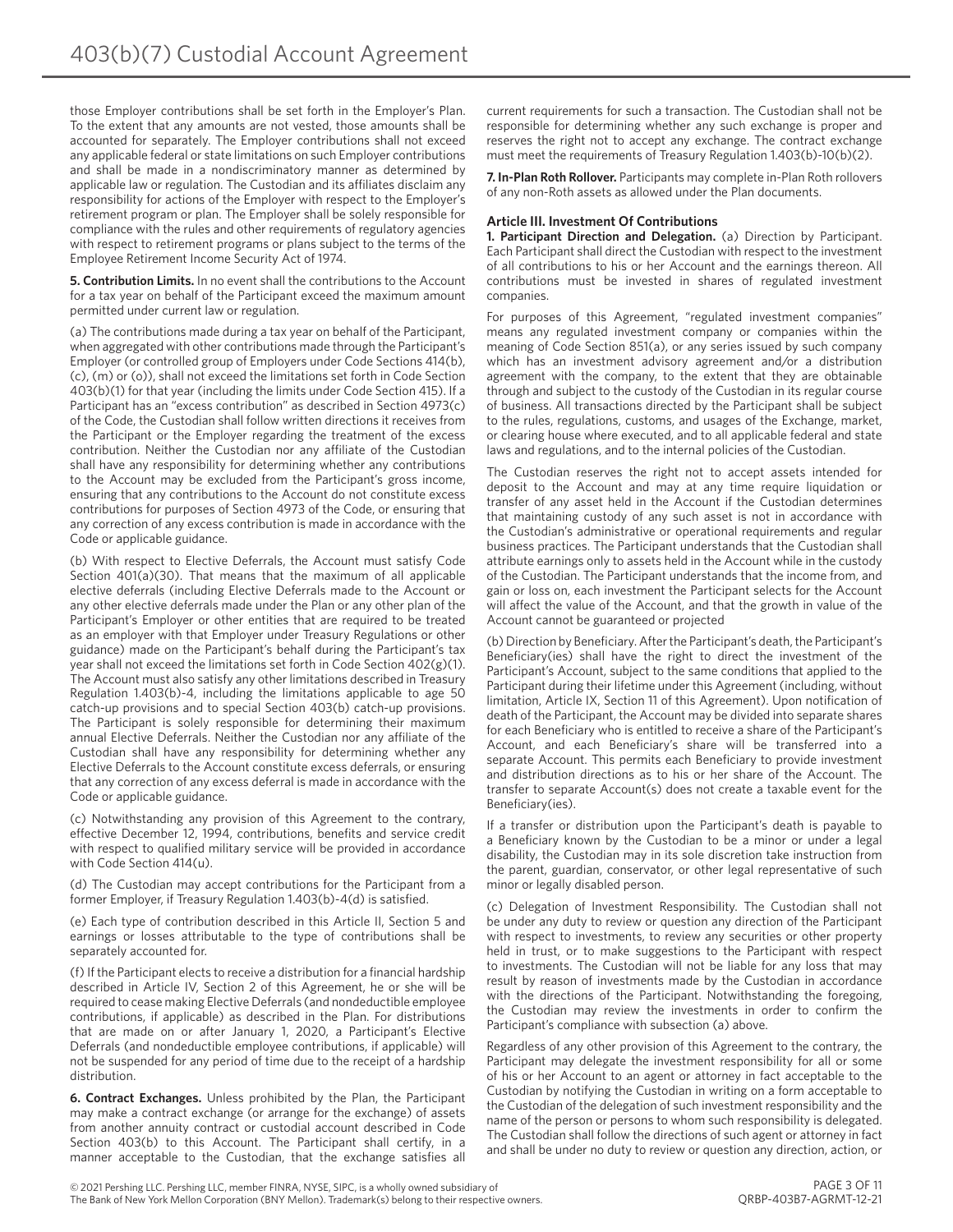failure to direct or act of such agent or attorney in fact. The Custodian shall not be liable for the acts or omissions of such agent or attorney in fact. The Participant may revoke the authority of any agent or attorney in fact at any time by notifying the Custodian in writing of such revocation and the Custodian shall not be liable in any way for transactions initiated prior to receipt of such notice.

(d) Uninvested Cash. The Participant or their Financial Institution shall direct the Custodian as to the investment of all cash that is not currently invested. The Participant or his or her legal representative shall direct the Custodian with respect to the investment of the cash pending distribution. In the absence of such direction, the Custodian shall have no investment responsibility for such cash and the Custodian shall not be liable for holding such cash uninvested.

**2. Participant Change of Investment.** Subject to rules and procedures adopted by the Custodian, the Participant may, at their election, direct the Custodian to redeem any or all regulated investment company shares held by the Custodian pursuant to this Agreement, and to reinvest the proceeds in such other regulated investment company shares as directed by the Participant. Transactions of this character must conform with the provisions of the current prospectus for the regulated investment company shares subject to purchase and the terms of the Plan.

**3. Participant Notifications and Representations.** (a) Notices and Change of Address. Any required notice regarding this Custodial Account will be considered in effect when mailed or electronically communicated by the Custodian to the last address of the intended recipient which is on the records of the Custodian. Any notice to be given to the Custodian will be effective when actually received by the Custodian. The Participant will notify the Custodian of any change of address. The last address of the Participant on the records of the Custodian will be the address used for any tax withholding, disbursement, and reporting required by taxing authorities.

(b) Representations and Responsibilities. The Participant represents and warrants to the Custodian that any information he or she has given or will give the Custodian with respect to this Custodial Account Agreement is complete and accurate. Further, the Participant agrees that any directions he or she gives the Custodian, or action the Participant takes will be proper under this Agreement, and that the Custodian is entitled to rely upon any such information or directions. If the Custodian fails to receive directions from the Participant regarding any transaction, or if the Custodian receives ambiguous directions regarding any transaction, or the Custodian, in good faith, believes that any transaction requested is in dispute, it reserves the right to take no action until further clarification acceptable to the Custodian is received from the Participant or the appropriate government or judicial authority. The Custodian shall not be responsible for losses of any kind that may result from the Participant's directions to the Custodian or the Participant's actions or failures to act, and the Participant agrees to reimburse the Custodian for any loss the Custodian may incur as a result of such directions, actions, or failures to act. The Custodian shall not be responsible for any penalties, taxes, judgments, or expenses the Participant incurs in connection with the Participant's Account. The Custodian has no duty to determine whether the Participant contributions or distributions comply with the Code, regulations, rulings, or this Agreement. The Custodian may permit the Participant to appoint, through written notice acceptable to the Custodian, an authorized agent to act on his or her behalf with respect to this Agreement (for instance, attorney in fact, executor, administrator, investment manager); however, the Custodian has no duty to determine the validity of such appointment or any instrument appointing such authorized agent. The Custodian shall not be responsible for losses of any kind that may result from directions, actions, or failures to act by the Participant's authorized agent, and the Participant agrees to reimburse the Custodian for any loss it may incur as a result of such directions, actions, or failures to act by the Participant's authorized agent.

The Participant will have sixty (60) days after he or she receives any documents, statements, or other information from the Custodian to notify the Custodian in writing of any errors or inaccuracies reflected in these documents, statements, or other information. If the Participant does not notify the Custodian within sixty (60) days, the documents, statements, or other information shall be deemed correct and accurate,

and the Custodian shall have no further liability or obligation for such documents, statements, other information, or the transactions described therein.

To the extent written instructions or notices are required under this Agreement, the Custodian may accept or provide such information in any other form permitted by the Code or applicable regulations.

**4. Dividends and Other Distributions.** The Custodian shall have no discretionary responsibility, to invest or reinvest dividends and other distributions received by the Custodian on assets held in the Account. The earnings of each separate Account shall he allocated only to that Account.

**5. Shareholder Rights.** The Custodian shall exercise any rights of a shareholder (including voting rights) with respect to any securities held in the Account only in accordance with the instructions of the Participant pursuant to any applicable rules of the Securities and Exchange Commission and the national exchanges of which the Custodian is a member.

#### **Article IV. Distributions**

**1. Withdrawals.** All requests for withdrawal shall be in writing on a form provided by or acceptable to the Custodian. The method of distribution must be specified in writing. The Tax Identification Number of the Participant (or Beneficiary; if applicable) must be provided to the Custodian before it is obligated to make a distribution. Withdrawals shall he subject to all applicable tax and other laws and regulations, including possible early withdrawal penalties and withholding requirements.

(a) ERISA Accounts. If the Account is subject to the joint and survivor annuity and preretirement survivor annuity requirements of Section 205 of the Employee Retirement Income Security Act of 1974 (ERISA), the Participant's spouse must consent in writing to the distribution of any, part or all of the benefits. Such written consent must be witnessed by a notary public. Unless the Participant elects otherwise, and the Participant's spouse consents, distributions to the Participant shall be made in the form of an annuity or in the form of a joint and survivor annuity. An unmarried Participant may elect to receive a distribution in an alternate form as described in Article IV, Section 4 herein. A married Participant may waive the joint and survivor annuity provided that such Participant's spouse consents in writing to such waiver. In such event, the Participant may elect to receive a distribution in any alternate form as described in Article IV, Section 4 herein. Any elections to waive a form of benefit or to name a nonspouse Beneficiary must be made during the applicable election period prescribed in ERISA Section 205. In the event of the married Participant's death before beginning distributions, the portion of the Participant's Account required to be distributed as a qualified preretirement survivor annuity as defined in ERISA Section 205(e) shall be distributed to the Participant's spouse unless the Participant's spouse has consented to the Participant's designation of a beneficiary other than or in addition to the spouse.

**2. Timing of Payment of Distributions.** (a) Subject to any applicable limitations described in this Agreement, the Participant (or a Beneficiary) may request a distribution from the Account of amounts attributable to Elective Deferrals upon the occurrence of one of the following events:

(1) the Participant's Severance from Employment with the Employer maintaining the Plan;

(2) the Participant's death;

(3) the Participant's financial hardship, as described in Article IV, Section 3 of the Agreement;

(4) the Participant's disability within the meaning of Code Section 72(m)(7); or

(5) the Participant's attainment of age 59½.

(b) Subject to any applicable limitations described in this Agreement, the Participant (or a Beneficiary) may request a distribution from the Account of amounts attributable to amounts other than Elective Deferrals upon the occurrence of one of the following events:

(1) the Participant's Severance from Employment with the Employer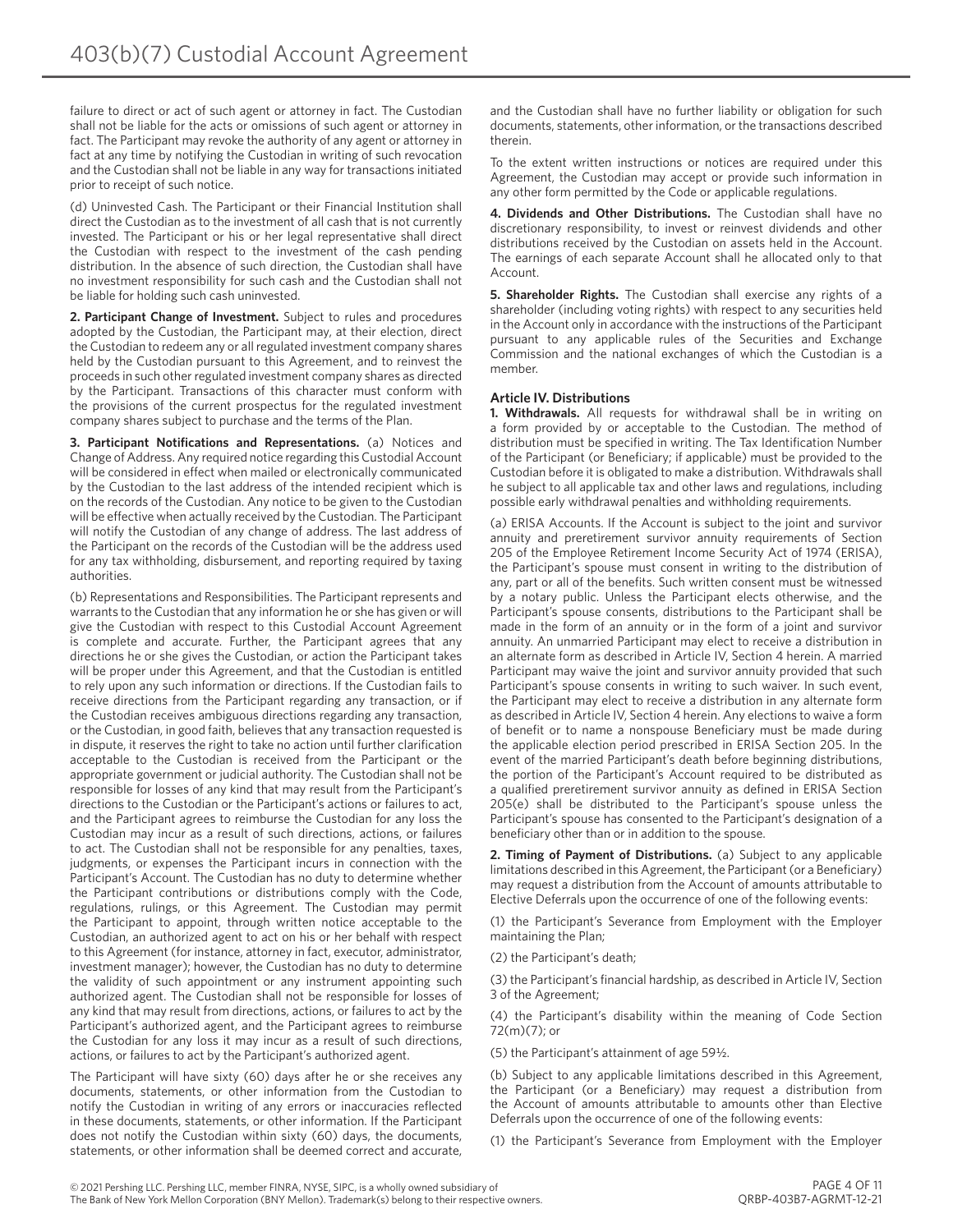maintaining the Plan;

(2) the Participant's death;

(3) the Participant's disability within the meaning of Code Section 72(m) (7); or

(4) the Participant's attainment of age 59½.

Amounts transferred out of the Account to an annuity contract or retirement income account, including earnings thereon, shall continue to be subject to this Article IV, Section 2(b).

(c) If the Account includes both Elective Deferrals and other contributions and the Elective Deferrals are not separately accounted for, then distributions may not be made earlier than the later of any date permitted under Article IV, Section 5 or Article IV, Section 2(b) of this Agreement.

(d) Distribution of amounts held under this Agreement may occur prior to one of the events described above if the distribution falls into one of the following categories:

(1) Excess deferrals distributed under Treasury Regulation 1.403(b)-4(f);

(2) Amounts distributed in connection with a Plan termination as set forth in Treasury Regulation 1.403(b)-10;

(3) Elective Deferrals held as of the close of the taxable year beginning before January 1, 1989 (but not earnings thereon) as provided in Treasury Regulation 1.403(b)-6(d)(1)(ii);

(4) After-tax employee contributions or earnings thereon as of earlier dates than specified above, if the Plan so provides;

(5) Eligible rollover distributions separately accounted for and distributed in accordance with Treasury Regulation 1.403(b)-6(d)(1)(i), if the Plan permits.

(e) Unless prohibited by the Plan, the following distributions will be allowed:

(1) A qualified reservist distribution under Code Section 72(t)(2)(G);

(2) Payment of qualified health insurance premiums for eligible public safety officers under Code Section 402(l);

(3) Permissible withdrawals under Code Section 414(w)(2);

(4) A Deemed Severance From Employment distribution under Code Section 414(u)(12)(B); and

(5) Disaster Relief Distributions under Code Section 1400Q.

All requests for withdrawal shall be in writing or submitted in another manner acceptable to the Custodian and must specify the method of distribution. The tax identification number of the Participant (or Beneficiary, if applicable) must be provided to the Custodian before it is obligated to make a distribution. Withdrawals shall be subject to all applicable tax and other laws and regulations, redemption and other investment-related fees and withholding requirements.

Except where otherwise indicated in this Agreement, the Participant (or Beneficiary, if applicable) who is entitled to a distribution may request that the Custodian distribute the actual shares of the regulated investment company or companies held in the Account (a distribution "in-kind"). If the Participant (or Beneficiary, if applicable) does not request an in-kind distribution, the Custodian shall pay any distribution in cash.

**3. Financial Hardship.** For purposes of Article IV, Section 2(a)(3) of this Agreement, financial hardship is as an immediate and heavy financial need of the Employee, as described in Treasury Regulation 1.401(k)- 1(d)(3), where such Employee lacks other available resources. Financial needs considered immediate and heavy include, but are not limited to, 1) expenses incurred or necessary for medical care, described in Code Section 213(d), of the Employee, the Employee's primary Beneficiary, the Employee's Spouse or dependents, 2) the purchase (excluding mortgage payments) of a principal residence for the Employee, 3) payment of tuition and related educational fees for the next 12 months of post-secondary education for the Employee, the Employee's primary Beneficiary, the Employee's Spouse, children or dependents, 4) payment to prevent the eviction of the Employee from, or a foreclosure on the mortgage of, the Employee's principal residence, 5) funeral or burial expenses for the Employee's deceased parent, Spouse, primary Beneficiary, child or dependent, 6) payment to repair damage to the Employee's principal residence that would qualify for a casualty loss deduction under Code Section 165 (determined without regard to Code section 165(h)(5) and whether the loss exceeds ten-percent of adjusted gross income), and 7) effective for distributions on or after January 1, 2018, expenses and losses (including loss of income) incurred by the Employee on account of a disaster declared by the Federal Emergency Management Agency (FEMA), provided that the Employee's principal residence or principal place of employment at the time of the disaster was located in an area designated by FEMA for individual assistance with respect to the disaster

No distributions on account of financial hardship shall exceed the amount determined to be necessary to meet the immediate financial need created by the hardship as described in those same regulations and the Plan. In addition, the amount of the distribution cannot be otherwise reasonably accommodated from other resources of the Participant, such as through other distributions currently available under the Plan or by cash or other liquid assets that are reasonably available to the Participant. Any distribution made on account of the Participant's financial hardship shall be made to the Participant in a single sum payment in cash pursuant to instructions provided in writing or in another form acceptable to the Custodian, and delivered to the Custodian.

Hardship distributions described in this Article IV, Section 3 may consist only of the amounts contributed pursuant to the Participant's Salary Reduction Agreement, excluding the earnings on such contributions.

The determination of whether a financial hardship exists shall be made pursuant to the terms of the Plan or by the Participant if the Plan doesn't contain such terms and not by the Custodian. A Participant who requests a distribution on account of financial hardship shall certify, in a manner acceptable to the Custodian, that a financial hardship exists. A Participant who requests a distribution on account of financial hardship shall certify, in a manner acceptable to the Custodian, that a financial hardship exists.

If the Participant receives a hardship distribution before January 1, 2020, he or she will be prohibited from making any Elective Deferrals (and nondeductible employee contributions, if applicable) for a period of six months from the date of such distribution as described in the Plan. For hardship distributions that are made on or after January 1, 2020, the Participant's Elective Deferrals (and nondeductible employee contributions, if applicable) will not be suspended for any period of time due to the receipt of a hardship distribution.

**4. Form of Distributions.** The form of distribution shall be determined under the terms of this Agreement and the Plan. If the Plan provides for a mandatory lump sum distribution, then the requirements of Code Section 401(a)(31) (as expressed in the Plan) shall apply to distributions (including automatic rollover requirements for certain mandatory distributions).

**5. Required Minimum Distributions.** (a) Notwithstanding any provision of this Agreement to the contrary, the distribution of the Participant's interest in the Account shall be made in accordance with the requirements of Treasury Regulation 1.403(b)-6(e) and the Plan. The minimum distribution requirements of Code Section 401(a)(9) must be met for this Account and for purposes of applying the distributions rules of Code Section 401(a)(9) to this Account, the minimum distribution rules applicable to individual retirement accounts described in Code Section 408(a) apply with several exceptions. Those rules are described in Treasury Regulation 1.408-8 and the exceptions are described in Treasury Regulation 1.403(b)-6(e). Those rules and exceptions are incorporated herein by reference.

(b) Notwithstanding any provision of this Agreement to the contrary, the undistributed portion of a Participant's interest in the Account valued as of December 31, 1986, exclusive of subsequent earnings, is not subject to the required minimum distribution rules under Code Section 401(a) (9) but must be distributed in accordance with the incidental benefit requirements of Treasury Regulation 1.401-1(b)(1)(i) (which generally requires that distributions begin at the later of age 75 or separation from service), if such amounts are accounted for separately.

(c) For the balance of the Account subject to the minimum distribution requirements referenced in Article IV, Section 4(a) of this Agreement,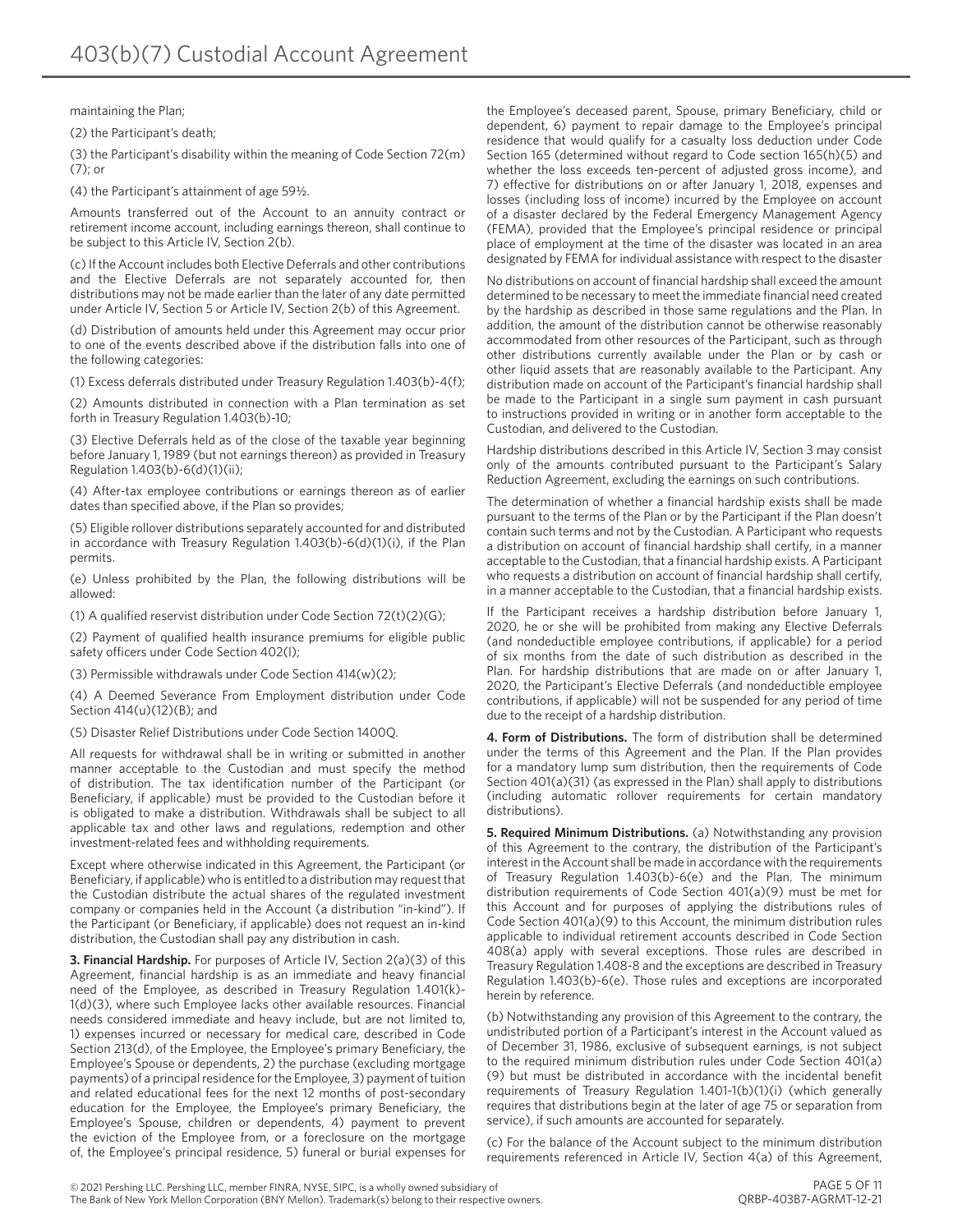the Participant must begin taking distributions from the Account no later than the Participant's required beginning date. The required beginning date for a Participant is the first day of April of the calendar year following the calendar year in which the Participant either attains age 72 or retires, whichever is later. Further, the entire interest of the Participant for whose benefit the Account is maintained must be distributed over the Participant's life or the lives of such Participant and their Designated Beneficiary(ies), or a period certain not extending beyond the Participant's life expectancy or the joint and last survivor expectancy of such Participant and their Designated Beneficiary(ies).

(d) The minimum amount that must be distributed to the Participant for each Distribution Calendar Year of the Participant is determined under Treasury Regulation 1.401(a)(9)-5, and is referred to as the "required minimum distribution." Except as otherwise provided herein, the required minimum distribution is generally calculated as follows:

(1) the required minimum distribution for any Distribution Calendar Year is the Participant's Account value at the close of business on December 31 of the preceding year divided by the distribution period in the Uniform Lifetime Table in Treasury Regulation 1.401(a)(9)-9. However, if the Participant's Designated Beneficiary is their surviving spouse, the required minimum distribution for a Distribution Calendar Year shall not be more than the Participant's Account value at the close of business on December 31 of the preceding year divided by the number in the Joint and Last Survivor Table in Treasury Regulation 1.401(a)(9)-9. The required minimum distribution for a year under this Article IV, Section 5(d)(1) is determined using the Participant's (or, if applicable, the Participant's and spouse's) attained age (or ages) in the year.

(2) if applicable, the required minimum distribution for a year, beginning with the year following the year of the Participant's death (or the year the Participant would have reached age 72 if applicable under Article IV, Section 4(e)(2)(B) of this Agreement) is the Account value at the close of business on December 31 of the preceding year divided by the life expectancy (in the Single Life Expectancy Table in Treasury Regulation 1.401(a)(9)-9) of the individual specified in Article IV, Sections 4(e)(1) and (e)(2) below.

(3) the required minimum distribution for the year before the required beginning date of the Participant can be made as late as that required beginning date. The required minimum distribution for any other year must be made by the end of such year.

(e) If the Participant dies before their entire interest is distributed to them, any amounts remaining will be paid to Participant's Beneficiary(ies). The rules that determine the distribution of the balance after Participant's death largely depend on whether the Beneficiary is considered an "eligible designated beneficiary".

Eligible Designated Beneficiary: An eligible designated beneficiary includes a surviving spouse, a disabled individual, a chronically ill individual, a minor child, or an individual who is not more than 10 years younger than the account owner. Certain trusts created for the exclusive benefit of disabled or chronically ill beneficiaries are included.

Other factors that impact the beneficiary(ies) distribution requirements include Participant's relationship to the Beneficiary (i.e., spouse, nonspouse, or other), whether Participant died before or after RMDs were required to begin, and if the Account has a "designated beneficiary" as defined under federal regulations.

Designated Beneficiary: A "designated beneficiary" is a person (or a qualified trust that "looks through" to a beneficiary that is a person) that is a Beneficiary as of the date of Participant's death and has a balance in the Account as of September 30th of the year following the year of Participant's death. Any person who is a Beneficiary as of the date of Participant's death and dies during the period between the date of Participant death and September 30th of the year following the year of Participant's death is also a designated beneficiary. An Account will be treated as not having a designated beneficiary if a Beneficiary that is not a person, or a qualified trust that "looks through" to a beneficiary that is not a person is a Beneficiary as of the date of Participant's death and continues to have a balance in the Account as of September 30th of the year following the year of Participant's death. The rules concerning qualified trusts are complex and set forth in applicable Treasury

#### Regulations.

Generally, eligible designated beneficiaries may take their distributions over the beneficiary's life expectancy, or fully distribute the account over a 10-year period. However, minor children must still take remaining distributions within 10 years of reaching age 18. Additionally, a surviving spouse who is the sole beneficiary may delay the commencement of distributions until the end of the year that Participant would have attained age 72. If required minimum distributions had begun prior to Participant's death, a spouse beneficiary may use the longer of their life expectancy calculation or Participant's life expectancy calculation (reduced by one each year).

Eligible designated beneficiaries must generally elect between the 10 year rule option and the life expectancy payment option by December 31 of the year following the year of Participant's death. If life expectancy payments are elected, the payments must generally begin by December 31 of the first calendar year following the year of Participant's death (except where the surviving spouse is the sole beneficiary, as provided above). If an eligible designated beneficiary dies before their portion of the account is entirely distributed, the remainder of such portion must be distributed within 10 years after the death of such eligible designated beneficiary.

Generally, designated beneficiaries, who are not an eligible designated beneficiary, must withdraw the entire account by the 10th calendar year following the year of Participant's death. Generally, non-designated beneficiaries must withdraw the entire account by the end of the 5th year following the year of Participant's death, if required minimum distributions had not begun prior to Participant's death. However, if required minimum distributions had begun prior to Participant's death, life expectancy payments utilizing Participant's single life expectancy calculation (reduced by one each year) may be utilized.

If Participant's Beneficiary(ies) does not withdraw the required amount within the prescribed timeframe, he or she may be subject to the 50% excess accumulation penalty tax on the amount that should have been withdrawn but was not distributed.

(f) Additional requirements include the following:

(1) If the Participant participates in two or more 403(b) arrangements, they may satisfy the minimum distribution requirements described above by taking from one 403(b) arrangement the amount required to satisfy the requirement for another in accordance with Treasury Regulation 1.403(b)-6(e)(7).

(2) Amounts distributed during a calendar year from the Account are part of the minimum required distribution until the total required minimum distribution has been satisfied for that year under Code Section 401(a)  $(9)$ 

(3) The Participant acknowledges that it is their sole responsibility to satisfy the required minimum distribution rules. The Participant agrees that the Custodian shall not be liable for any tax or penalty imposed upon the Participant if the Participant fails to receive any required minimum distribution from the Account.

(4) If the Participant fails to elect a method of distribution by their required beginning date, the Custodian shall have complete and sole discretion to do any one of the following:

- make no distribution until the Participant provides a proper withdrawal request;
- distribute the Participant's entire interest in a single sum payment; or
- distribute the Participant's entire interest over a period certain not extending beyond the Participant's life expectancy or the life expectancy of the Participant and their Beneficiary.

The Custodian will not be liable for any penalties or taxes related to the Participant's failure to take a required minimum distribution.

(5) The value of the Account for purposes of this Article IV, Section 5 is the prior December 31 balance adjusted to include the amount of any outstanding rollovers and Transfers under Q&As-7 and 8 of Treasury Regulation 1.408-8.

(6) The special rule in Treasury Regulation 1.408-8, A-5 relating to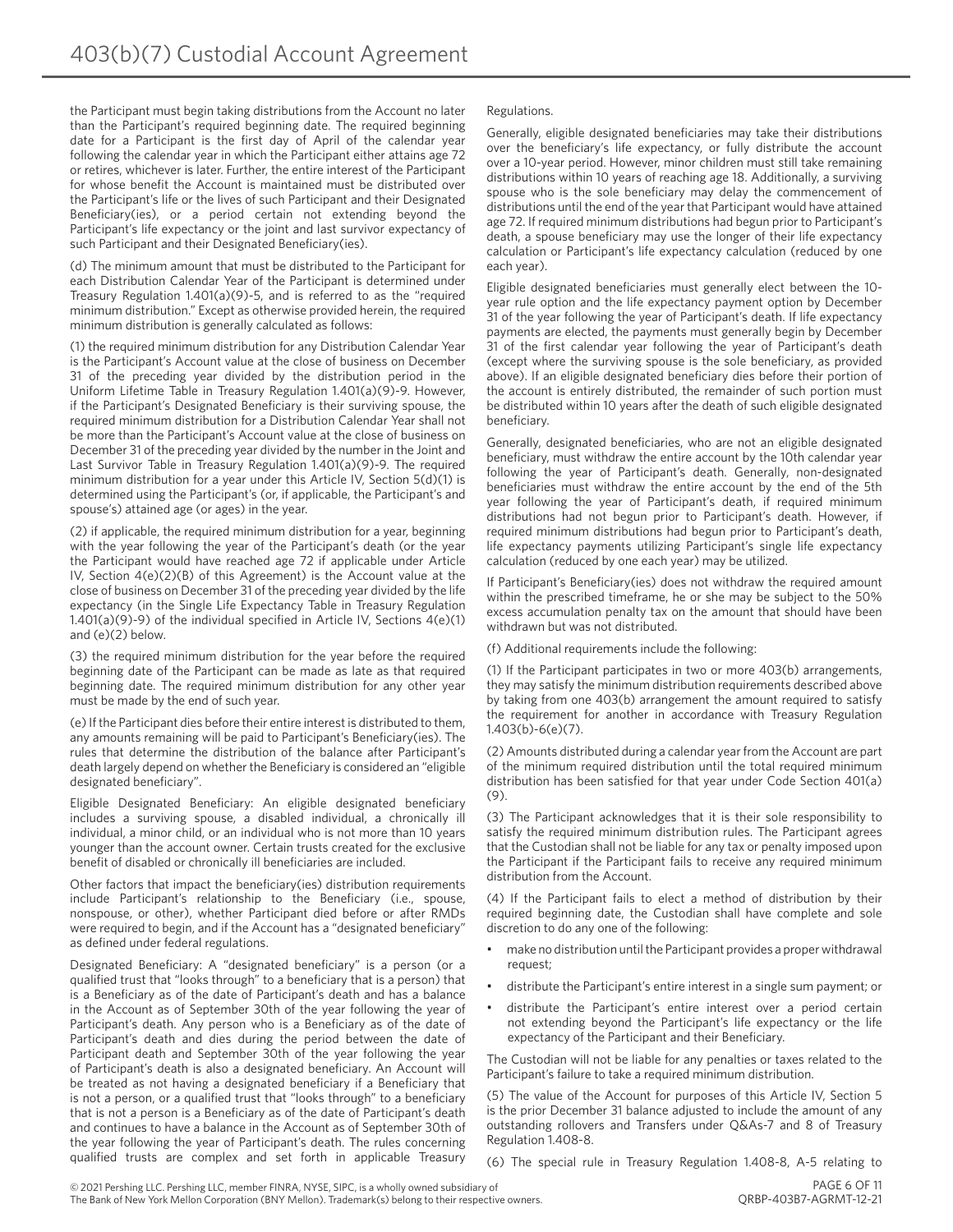spousal beneficiaries does not apply to the Account, which means that the surviving spouse is not permitted to treat the Account as the spouse's own 403(b) contract.

(7) If the Beneficiary payment election described in Article IV, Section 5(e) of this Agreement is not made by December 31 of the year following the year the Participant dies, the Custodian reserves the right to elect, in its complete and sole discretion, to do any one of the following:

- make no distribution until the Beneficiary(ies) provides a proper withdrawal request:
- distribute the entire Account to the Beneficiary(ies) in a single sum payment;
- distribute the entire remaining interest to the Beneficiary(ies) pursuant to the applicable option in Article IV, Sections 4(e)(1) or (2) of this Agreement.

The Custodian will not be liable for any penalties or taxes related to the Beneficiary's failure to take a required minimum distribution.

**6. Designation of Beneficiary.** The Participant may from time to time designate any person, persons, or entity, as the Beneficiary(ies) of his or her Account. The Beneficiary(ies) shall receive any undistributed assets held in the Account at the time of the Participant's death. This designation can only be made on a form provided by or acceptable to the Custodian, and it will only he effective when it is filed with the Custodian during the Participant's lifetime, Unless otherwise specified, each Beneficiary(ies) designation the Participant files with the Custodian will cancel all previous ones. The consent of a Beneficiary(ies) shall not be required for the Participant to revoke a Beneficiary(ies) designation. If the Participant has designated both primary and contingent Beneficiaries and no primary Beneficiary(ies) survives the Participant, the contingent Beneficiary(ies) shall acquire the designated share of the Participant's Account. Except as otherwise required by ERISA, if there is no Beneficiary(ies) designation on file with the Custodian, or if the designated Beneficiary(ies) has not survived the Participant, the Custodian shall distribute the Custodial Account to the survivors of the Participant in the following order of preference:

- (a) The Participant's surviving spouse, if any.
- (b) The Participant's children, if any, in equal shares .
- (c) The Participant's estate.

If the Participant designates more than one primary or or contingent Beneficiary(ies) but does not specify, the percentages to which such Beneficiary(ies) is entitled, payment will he made to the surviving Beneficiary(ies) in equal shares. Unless otherwise designated by the Participant in a form and manner acceptable to the Custodian, if a primary or contingent Beneficiary(ies) designated by the Participant predeceases the Participant, the Account will be divided equally among the surviving Beneficiary(ies). Unless otherwise specified by the Participant in a form and manner acceptable to the Custodian, if there is no primary Beneficiary(ies) living at the time of the Participant's death, payment of the Participant's Account upon his or her death will be made to the surviving contingent Beneficiary(ies) designated by the Participant. Unless otherwise specified in the Participant's Designation of Beneficiary, if a Beneficiary(ies) does not predecease the Participant but dies before receiving his or her entire interest in the Custodial Account, his or her remaining interest in the Custodial Account shall be paid to the Beneficiary(ies) as designated by the deceased Beneficiary. If there is no Beneficiary(ies) designation of the deceased Beneficiary on file with the Custodian, the Custodian shall distribute the Custodial Account to the survivors of the deceased Beneficiary in the following order of preference:

(a) The deceased Beneficiary's surviving spouse, if any.

- (b) The deceased Beneficiary's children, if any, in equal shares.
- (c) The deceased Beneficiary's estate.

If the Custodian is unable to make a distribution to a Participant, a Beneficiary, or other distributee because the Custodian cannot ascertain such distributee's whereabouts by writing to the last known mailing address shown on the Custodian's records, if any, the Custodian may hold the proceeds in a noninterest-bearing account until such funds escheat by operation of law. The Beneficiary(ies) are responsible to ensure that distributions are made in accordance with the provisions of Article IV of this Agreement.

The Custodian may allow, if permitted by state law, an original Beneficiary(ies) (the Beneficiary(ies) who is entitled to receive distribution(s) from an inherited Account at the time of the Participant's death) to name a Successor Beneficiary(ies) for the inherited Account. This designation can only be made on a form provided by or acceptable to the Custodian, and it will only be effective when it is filed with the Custodian during the Participant's Beneficiary's(ies') lifetime. Unless otherwise specified, each Beneficiary designation form that the original Account Beneficiary(ies) files with the Custodian will cancel all previous ones. The consent of a successor Beneficiary(ies) shall not be required for the original Account Beneficiary(ies) to revoke a successor Beneficiary(ies) designation. If the original Account Beneficiary(ies) does not designate a successor Beneficiary(ies), his or her estate will be the successor Beneficiary. In no event shall the successor Beneficiary(ies) be able to extend the distribution period beyond that required for the original Account Beneficiary.

**7. Distribution of Excess Amounts.** If required or permitted by law or regulations, upon the request of the Participant, the Custodian may distribute any excess amount to the Participant, as permitted by Treasury Regulations 1.403(b)-4(f)(3) and (4). Generally, an excess amount is the amount of any contribution made on behalf of the Participant for the Participant's tax year that exceeds the maximum amount allowable as a contribution for such tax year, as described in Article II, Section 5 of this Agreement.

**8. Eligible Rollover Distributions.** This Agreement shall satisfy the requirements of Treasury Regulation 1.403(b)-3(a)(7), including further requirements described in Treasury Regulation 1.403(b)-7(b) (2). Accordingly, at the election of the Participant (or the surviving spouse Beneficiary of the Participant) the Custodian shall pay any eligible rollover distribution to an eligible retirement plan described in Code Section 402(c)(8)(B) (including an individual retirement plan described in Code Section 408, qualified retirement plan under Code Section 401(a) or 403(a), another annuity contract or account described in Code Section 403(b), or an eligible plan under Code Section 457(b) maintained by a government employer) in a direct rollover for the Participant (or Beneficiary). The definition of eligible retirement plan will also apply in the case of a distribution to a surviving spouse, or to a spouse or former spouse who is the alternate payee under a qualified domestic relations order, as defined in Code Section 414(p). Further, a Beneficiary (including a nonspouse Beneficiary) may directly roll over their portion of any eligible rollover distribution to an inherited individual retirement arrangement (under Code Section 408 or 408A). No amount that is distributed on account of hardship will be an eligible rollover distribution, and the distributee may not elect to have any portion of such a distribution paid directly to an eligible retirement plan.

The Participant (or surviving spouse Beneficiary, former spouse, or nonspouse Beneficiary) who desires such a direct rollover must specify the individual retirement plan, qualified plan, 403(b) plan, or eligible plan under Code Section 457(b) to which the eligible rollover distribution is to be paid, and satisfy such other reasonable requirements as the Custodian may impose.

Special rollover rules apply to Roth Elective Deferrals as specified in Treasury Regulation 1.403(b)-7(b)(2).

**9. Distributions Pursuant to Qualified Domestic Relations Orders (QDRO) or Other Court Orders.** In the case of an Account that is part of an "employee pension benefit plan" (as defined in ERISA), nothing in this Agreement shall prohibit distribution to any person in accordance with the terms of a QDRO as defined in Section 206(d) of ERISA. The Custodian will make payments in accordance with an apparently valid order or judgment of a court binding on the Custodian. The Participant well be responsible to direct the Custodian whether or not the Participant will contest, defend against, or appeal any such order or judgment, subject to Article V, Sections 5 and 6 of this Agreement. Notwithstanding the foregoing, in the case of an Account maintained pursuant to a plan that is subject to ERISA, the plan administrator shall have sole responsibility to determine whether a domestic relations order is a QDRO as defined in Section 206(d) of ERISA.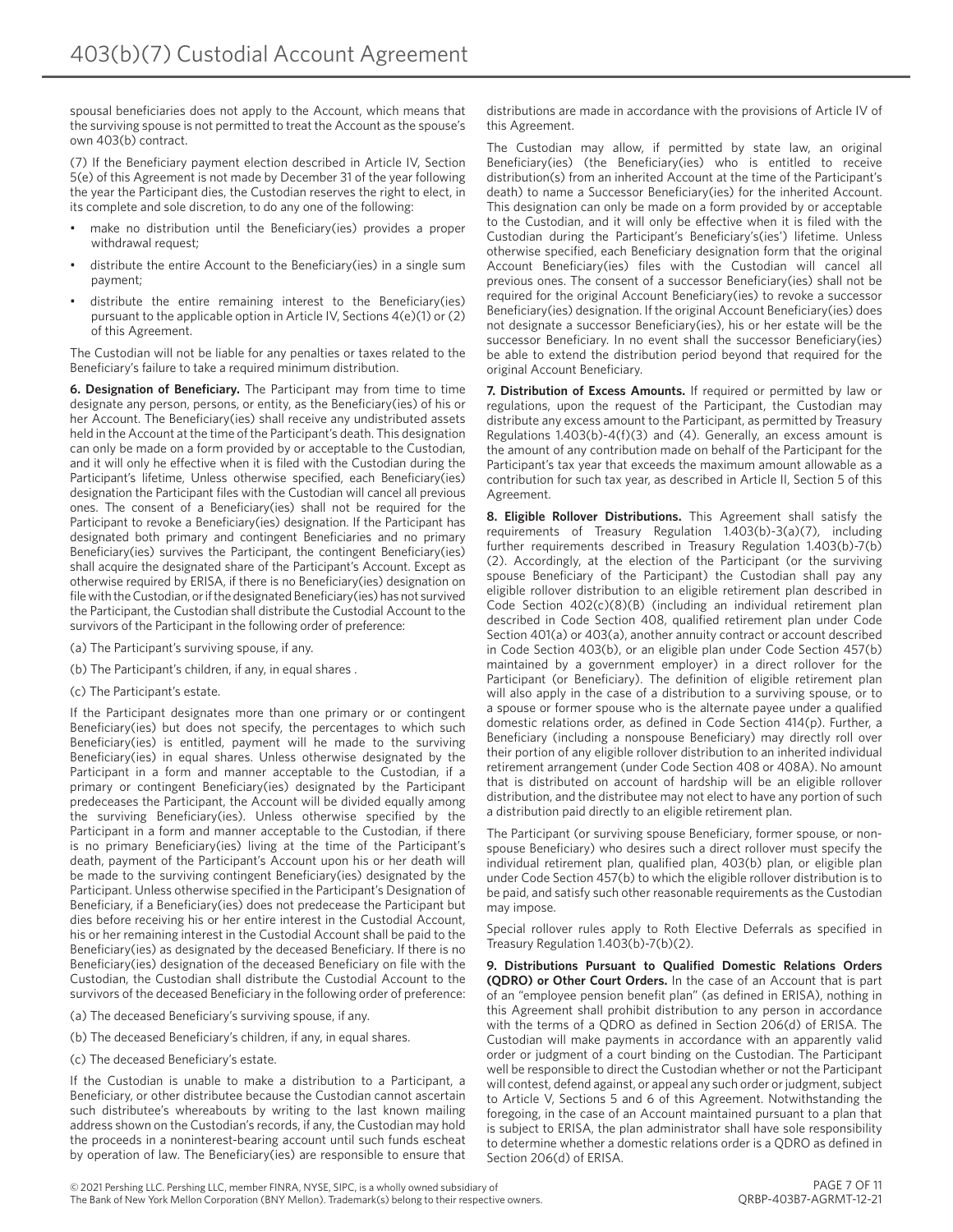#### **Article V. Administration**

**1. No Investment Discretion.** The Custodian shall have no discretion to direct any investment of an Account, and is merely authorized to acquire and hold the particular investments specified by the Participant or the agent or attorney in fact as described in Article III, Section 1(c) of this Agreement. The Custodian will not act as an investment advisor or counselor to a Participant and will not advise a Participant or offer any opinion or judgment on any matter pertaining to the nature, value, potential value, or suitability or any investment or potential investment by a Participant.

**2. Administrative Powers.** The Custodian may hold any securities acquired hereunder in the name of the Custodian without qualification or description or in the name of any nominee. Pursuant to the Participant's direction, the Custodian shall have the following powers and authority with respect to the administration of each account:

(a) To invest and reinvest the assets of the Account without any duty to diversify and without regard to whether such investment is authorized by the laws of any jurisdiction for fiduciary investments.

(b) To exercise or sell options, conversion privileges, or rights to subscribe for additional securities and to make payments therefor.

(c) To consent to or participate in dissolutions, reorganizations, consolidations, merges, sales, leases, mortgages, transfers, or other changes affecting securities held by the Custodian.

(d) To make, execute, and deliver as Custodian any and all contracts, waivers, releases, or other instruments in writing necessary or proper for the exercise of any of the foregoing powers.

**3. Duties of the Custodian.** The Custodian shall have the following obligations and responsibilities:

(a) to hold contributions received by it in the Account, invest such contributions pursuant to the Participant's instructions and distribute Account assets pursuant to this Agreement;

(b) to register any property held by it in its own name, or in nominal bearer form, that will pass delivery;

(c) to maintain records of all relevant information as may be necessary for the proper administration of the Account and such other data information as may be necessary;

(d) to allocate earnings, if any, realized from such contributions; and

(e) to file such returns, reports and other information with the Internal Revenue Service and other government agencies as may be required of the Custodian under applicable laws and regulations.

**4. Records and Reports.** The Custodian shall keep accurate records of all contributions, receipts, investments, distributions, disbursements, and all other transactions of the Account. Within 120 days (or such other deadline imposed by applicable law) after the close of each calendar year (or after a distribution or transfer of a Participant's Account or upon the Custodian's resignation or removal), the Custodian shall file with the Participant a written report (which may consist of copies of the Custodian's regularly issued Account statements) reflecting all transactions affecting the Account for the period in question and including a statement of the assets in the Account and their fair market values. Unless the Participant files a written statement of exceptions or objections to the report with the Custodian within sixty (60) days after mailing of the report, the Participant shall be deemed to have approved such report and the Custodian shall be released from all liability to anyone (including any Participant's spouse or Beneficiary) with respect to all matters set forth in the report. No person other than a Participant, the spouse of a Participant, or Beneficiary may require an accounting.

**5. Right to Request Judicial Assistance.** The Custodian shall have the right at any time to apply to a court of competent jurisdiction for judicial settlement of its accounts or for determination of any questions of construction, which may arise, or for instructions. The only necessary party defendant to any such action shall be the Participant, but the Custodian may join any other person or persons as a party defendant. The cost, including attorneys' fees, of any such proceeding shall be charged as an administrative expense under Article VII, Section 1 of this Agreement. **6. Scope of Custodian's Duties and Liability.** The Custodian shall only have the duties that are specifically set forth in this Agreement. The Custodian shall have no duty to ascertain whether contributions or distributions comply with the Agreement or the Code. The Custodian shall not make any investment or dispose of any investment held in an Account, except upon the direction of the Participant or in accordance with Article IX, Section 4 of this Agreement. The Custodian shall not question any such directions of the Participant, or the Participant's agent or attorney in fact as described in Article III, Section 1(c) of this Agreement, review any securities or other property held in an Account, or make suggestions to the Participant with respect to the investment, retention, or disposition of any assets held in an Account. The Custodian shall not be liable for any loss of any kind which may result from any action taken by it in accordance with the directions of the Participant or his or her designated agent or attorney in fact or from the failure to act because of the absence of any such directions. The Custodian shall not be responsible for determining whether any contribution or rollover contribution satisfies the requirements of the Code. The Custodian shall not be liable for any taxes or interest thereon or penalties incurred by the Participant in connection with any Account or in connection with any contribution to or distribution from the Account. The Custodian is entitled to act upon any instrument, certificate, or form it believes is genuine and believes is signed or presented by the proper person or persons, and the Custodian need not investigate or inquire as to any statement contained in such document but may accept it as true and accurate. The Custodian shall not be obligated or expected to commence or defend any legal action or proceeding in connection with this Agreement unless agreed upon by the Custodian and Participant, and unless fully indemnified for so doing to the satisfaction of the Custodian.

**7. Indemnification of Custodian.** The Participant acknowledges and agrees that nothing in this Agreement shall be construed as conferring fiduciary status upon the Custodian. The Custodian shall not be required to perform any additional services unless specifically agreed to under the terms and conditions of this Agreement, or as required under the Code and the regulations promulgated thereunder with respect to 403(b) plans. The Participant agrees to indemnify and hold the Custodian harmless for any and all claims, actions, proceedings, damages, judgments, liabilities, costs and expenses, including attorneys' fees, arising from, or in connection with this Agreement, including any loss of tax exempt status as a result of the direction by a Participant to the Custodian to purchase securities not described in Article III, Section I or the purported attempt by a Participant to transfer any securities not described in Article III, Section I to the Account.

**8. Custodian and/or Financial Institution's Fees and Expenses.** The Custodian and/or Financial Institution has the right to charge an annual service fee or other designated fees (e.g., a Transfer or rollover fee) for maintaining the Participant's Account. In addition, the Custodian has the right to be reimbursed for all reasonable expenses, including legal expenses, it incurs in connection with the administration of the Participant's Account. The Custodian and/or Financial Institution may charge the Participant separately for any fees or expenses, or it may deduct the amount of the fees or expenses from the assets in the Participant's Account at its discretion.

**9. Commissions.** Any brokerage commission attributable to the assets in the Participant's Account will be charged to his or her Account. The Participant cannot reimburse his or her Account for those commissions.

#### **Article VI. Amendment and Termination**

**1. Amendment of Agreement.** By completion and submission of an executed Agreement, the Participant delegates to the Custodian all authority to amend this Agreement by written or electronic notification from the Custodian to the Participant as to any term hereof, at any time (including retroactively) to the extent necessary to satisfy the requirements of Code Section 403(b)(7) (or related regulations). The Custodian may provide notice of any amendments to this Account by notifying the Participant of such amendment, and posting the amended language and any restated documents, if applicable, on a website maintained by the Custodian. The Participant consents to the delivery of the applicable notices using an electronic medium and confirms that the Participant is capable of accessing websites. The Participant may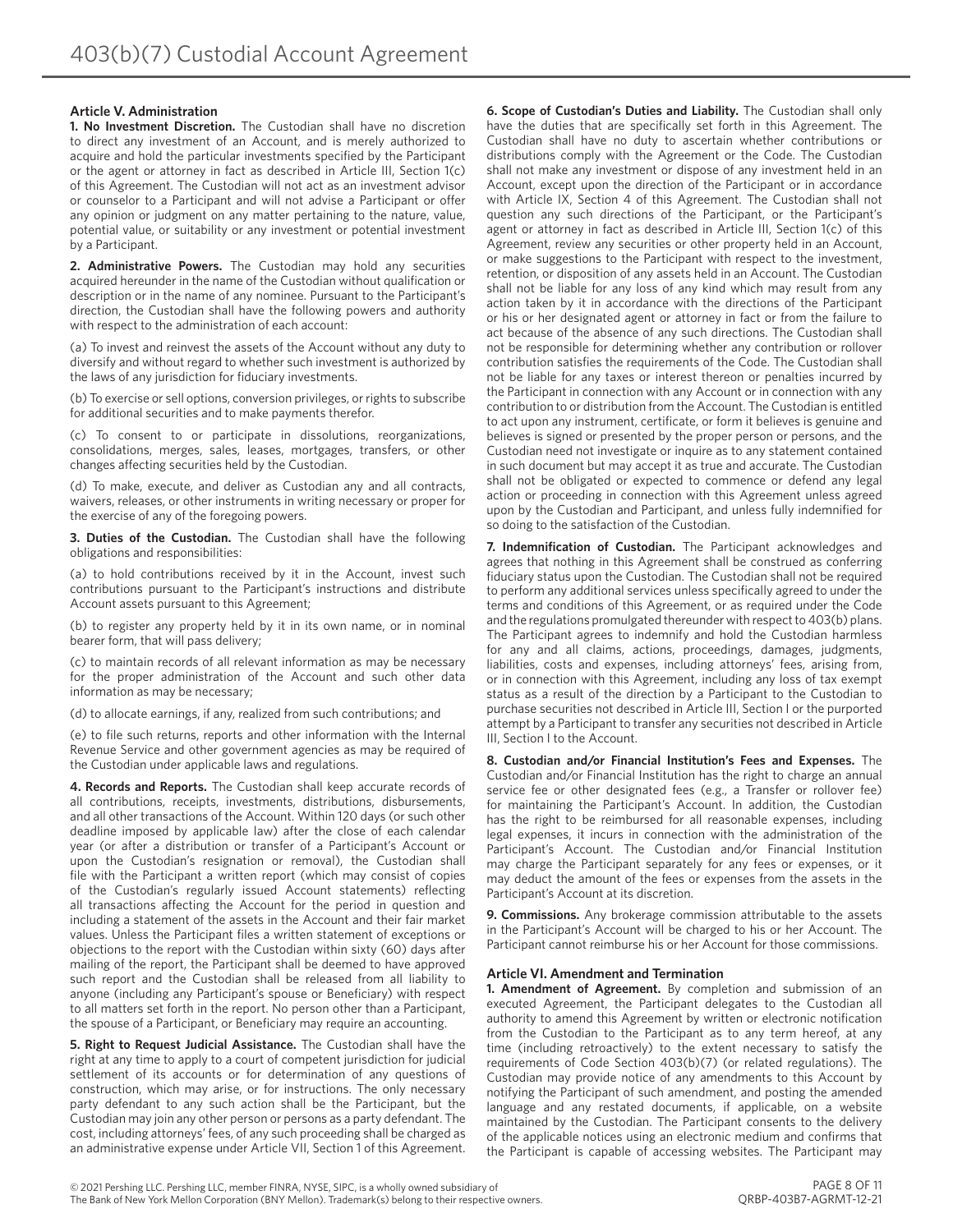request a written copy of any amendments or any restated documents, if applicable, from the Custodian via a phone number maintained by the Custodian or by sending a letter to Pershing LLC, Retirement Processing Department, One Pershing Plaza, Jersey City, New Jersey 07399. Any amendment the Custodian makes to comply with the Code and related regulations does not require the Participant's consent. The Custodian may also amend this Agreement to the extent necessary or appropriate to permit the efficient administration of the Account. The Participant will be deemed to have consented to such amendment unless, within thirty (30) days from the date the Custodian mails the amendment, the Participant notifies the Custodian in writing that he or she does not consent. No amendment shall be made that may operate to disqualify the Account under Code Section 403(b)(7).

**2. Termination by Participant.** The Participant reserves the right to terminate this Agreement by withdrawing all assets from the Account or by causing the transfer of all Account assets to another 403(b) arrangement.

**3. Resignation or Removal of Custodian.** The Custodian may resign as Custodian of any Participant's Account upon thirty (30) days written notice to the Participant. The Participant may remove a Custodian upon thirty (30) days prior written notice. Upon such resignation or removal, a successor Custodian shall be named. Upon designation of a successor Custodian, the Custodian shall transfer the assets held pursuant to the terms of this Agreement to the successor Custodian. The Custodian may retain a portion of the assets to the extent necessary to cover reasonable administrative fees and expenses.

Where the Custodian is serving as a nonbank custodian pursuant to Treasury Regulation 1.408-2(e), the Participant will appoint a successor Custodian upon notification by the Commissioner of the Internal Revenue Service that such substitution is required because the Custodian has failed to comply with the requirements of Treasury Regulation 1.408-2(e) or is not keeping such records or making such returns or rendering such statements as are required by forms or regulations.

**4. Successor Custodian.** If the Custodian changes its name, reorganizes, merges with another organization (or comes under the control of any federal or state agency), or if the Custodian (or any portion that includes the Participant's Account) is bought by another organization, that organization (or agency) shall automatically become the Custodian of the Account, but only if it is the type of organization authorized to serve as a Custodian of a 403(b) arrangement.

**5. Plan Termination.** The Employer may elect to terminate the Plan at any time. In the event of a Plan termination, any distributions under this Custodial Agreement must be made in a manner consistent with the requirements of Treasury Regulation Section 1.403(b)-10(a).

#### **Article VII. Fees, Expenses, and Indebtedness**

**1. Fees, Expenses, and Indebtedness.** (a) Compensation of the Custodian. The Custodian shall be entitled to such reasonable fees for its services hereunder and to reimbursement for all reasonable expenses incurred in the management of the Account.

(b) Payment and Deduction of Fees and Expenses. The annual maintenance, termination and other administration fees shall be charged by the Custodian and/or Financial Institution in accordance with the fee schedule that is then in effect. The fee schedule may be amended by the Custodian and/or Financial Institution from time to time. Any Custodian's or Financial Institution's fees and administrative expenses when due may be automatically charged to the Account. Alternatively, the Participant may choose to pay the fees and administrative expenses in a timely manner before the Account has been so charged. The Custodian or the Financial Institution reserves the right to liquidate any assets of the Account to collect any charge for which payment may at any time be past due. In the event the Account is terminated by the Participant, Financial Institution or the Custodian for any reason (including closing the Account and opening a new account with the same Custodian), the Custodian or Financial Institution shall be entitled to receive the full termination fee, along with the full, nonprorated current year maintenance fees, regardless of the date during the year that the Account is terminated. Such amounts will be automatically charged against the Account. Any reimbursement of fees charged against the Account will be recorded as a contribution

to the Account and reported to taxing authorities accordingly. Specific fee details are provided in the current fee schedule available from the Financial Institution. In the event the Financial Institution no longer has a relationship with the Custodian, the Custodian reserves the right to charge its standard maintenance and termination fee, which changes from time to time.

(c) Brokerage Commissions. The Account will be charged brokerage commissions and other securities transaction—related charges for the transactions in the Custodial Account in accordance with the Custodian's usual practice.

(d) Indebtedness. The Participant shall pay any debit balance or other obligation to the Custodian on demand.

#### **Article VIII. Loans to Participants**

**1. General Rules.** Loans to Participants are permitted if authorized by the Plan Sponsor (Employer) and allowed under the Employer Plan, so long as the loan meets the requirements of Treasury Regulation Section 1.72(p)-1 and Section 1.403(b)-6(f) of the Regulations. If permitted, a Participant may borrow from his or her Account subject to the Plan rules:

(a) The Participant shall provide to the Custodian a promissory note and amortization schedule on a form provided by or acceptable to the Custodian and approved by the Plan Sponsor.

(b) Loans shall be made available by the Employer to all Participants on a reasonably equivalent basis.

(c) Loans shall not be made available by the Employer to highly compensated employees (as defined in Code Section 414(q)) in an amount greater than the amount made available to other Employees.

(d) Loans must be adequately secured. Although it is the intention that loans to Participants shall be repaid, the collateral for each loan shall be the assignment of the Participant's right, title and interest in and up to fifty percent (50%) of the Participant's Account, and such other security as the Custodian may require.

(e) Each loan must bear interest at a reasonable rate determined by the Employer taking into account interest rates being charged at the time of the loan. There shall be no discrimination among Participants in the matter of interest rates, but loans granted at different times may bear different interest rates and terms if the differences are justified by changes in the general economic condition.

(f) No Participant loan shall exceed the present value of the Participant's vested interest in their Account.

(g) Consistent with the definition of Participant in Article I, Section 13 this Agreement, loans shall not be made available to former employees and beneficiaries.

(h) In the event of a default, foreclosure on the note and attachment of security will not occur until a distributable event occurs under the Agreement.

(i) The Custodian shall not have any duty to determine whether a loan meets the requirements of this Article VIII, Section 1 or any other requirements of the Code or related rules or regulations, and shall not be liable to the Participant or any Employer for any failure of the loan to meet such requirements. The Custodian shall have no duty to determine whether any loan is in default.

If the Account is subject to the terms of the Employee Retirement Income Security Act of 1974 (ERISA), the Participant must obtain the consent of his or her spouse, if any, to the use of the Account as security for the loan. Spousal consent shall be obtained no earlier than the beginning of the ninety (90) day period that ends on the date on which the loan is to be so secured. The consent must be in writing, must acknowledge the effect of the loan, and must be witnessed by a notary public. Such consent shall thereafter be binding with respect to the consenting spouse or any subsequent spouse with respect to the loan. A new consent shall be required if the account balance is used for renegotiation, extension, renewal, or other revision of the loan. The Participant acknowledges that failure to repay the loan in the manner prescribed may result in the immediate taxability of the loan amount.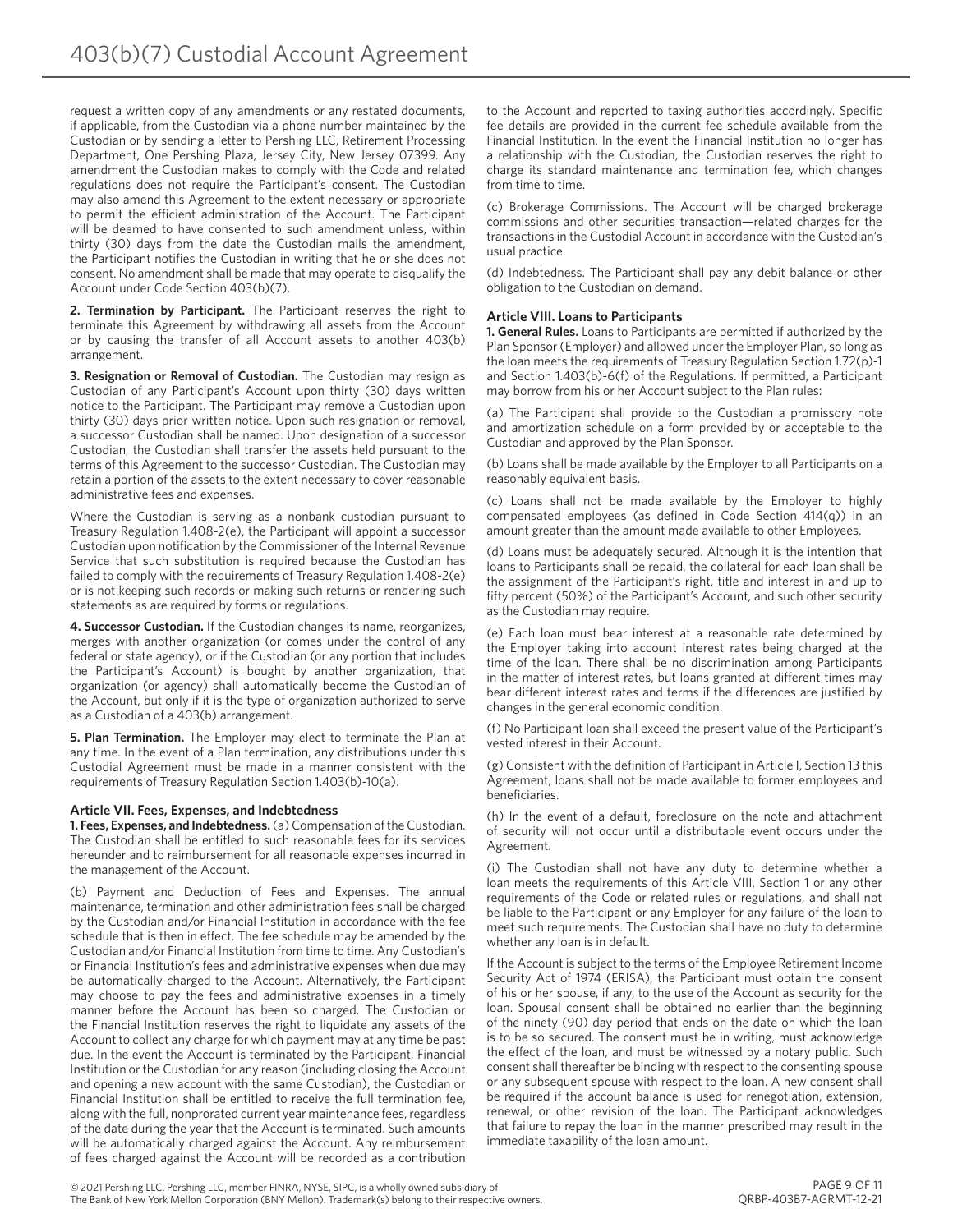**2. Participant Loan Limit.** No loan to any Participant can be made to the extent that such loan, when added to the outstanding balance of all other loans to the Participant, would exceed the lesser of (a) \$50,000 reduced by the excess (if any) of the highest outstanding balance of loans during the one-year period ending on the day before the loan is made, over the outstanding balance of loans on the date the loan is made, or (b) onehalf of the present value of the vested interest of the Participant in their Account. This limit shall apply in the aggregate to all Accounts or annuity contracts established under Code Section 403(b) by the Participant's Employer on behalf of the Participant.

**3. Repayment Term.** Any loan shall, by its terms, require that repayment (principal and interest) be amortized in level payments, not less frequently than quarterly, over a period not extending beyond five years from the date of the loan, unless such loan is used to acquire a dwelling unit that within a reasonable time will be used as the principal residence of the Participant.

#### **Article IX. Miscellaneous**

**1. Applicable Law.** This Agreement is established with the intention that it qualifies as a Custodial Account under Code Section 403(b)(7), and that contributions to the same be treated accordingly. This Agreement shall be governed by and interpreted under the laws of the State of New York, except to the extent such laws are superseded by applicable federal and state laws and regulations. If it is necessary to apply any state law to interpret and administer this Agreement, the law of the Custodian's domicile shall govern. If any provision of this Agreement shall for any reason be deemed invalid or unenforceable, the remaining provisions shall, nevertheless, continue in full force and effect, and shall not be invalidated. Neither the Participant's nor the Custodian's failure to enforce at any time or for any period of time any of the provisions of this Agreement shall be construed as a waiver of such provisions, or the Participant's right or the Custodian's right thereafter to enforce each and every such provision.

**2. Nonalienation.** Subject to Article IX, Section 7 of the Agreement below, the assets of the Participant in their Account shall not be subject to alienation, assignment, trustee process, garnishment, attachment, execution or levy of any kind, nor shall such assets be subject to the claims of the Participant's creditors.

**3. Terms of Employment.** Neither the fact of the implementation of this Agreement nor the fact that an Employee has become a Participant, shall give to such Employee any right to continued employment; nor shall either fact limit the right of the Participant's Employer to discharge or to deal otherwise with an Employee without regard to the effect such treatment may have upon the Employee's rights as a Participant under this Agreement.

**4. Liquidation of Assets.** If the Custodian must liquidate assets in order to make distributions, transfer assets, or pay fees, expenses, or taxes assessed against a Participant's Account and the Participant fails to instruct the Custodian as to the liquidation of such assets, assets will be liquidated in the following order to the extent held in the Account: (a) any shares of a money market fund or money market type fund, (b) shares of any regulated investment company held in the Account.

**5. Liquidation of Impermissible Investments.** In the event the Account is invested in assets other than stock of a regulated investment company, such investment will result in an impermissible investment. Upon the Custodian's discovery or notification of an impermissible investment, the Participant hereby directs the Participant's financial professional and/or the Custodian to liquidate such investment(s).

**6. Notices and Change of Address.** Any required notice regarding this Account will be considered effective when mailed or electronically communicated by the Custodian to the recipient that is on the records of the Custodian. Any notice to be given to the Custodian will be effective when actually received by the Custodian. The last address of the Participant on the records of the Custodian will be the address used for any tax withholding, disbursement, and reporting required by taxing authorities. The Participant will notify the Custodian of any change of address

**7. Restrictions on the Fund.** The assets in the Participant's Account shall

not be responsible for the debts, contracts or torts of any person entitled to distributions under this Agreement.

**8. Matters Relating to Divorce.** Upon receipt of a domestic relations order, the Custodian may retain an independent third party to determine whether the order is a qualified domestic relations order pursuant to Code Section 414(p). Distributions may be made pursuant to such an order.

**9. Coordination With Plan.** If any terms of the Plan and the Agreement conflict, the terms of the Plan shall govern.

**10. Nontransferability.** The Agreement is not transferable. This requirement shall not apply to an Agreement entered into before January 1, 1963.

**11. Death Benefits and Other Incidental Benefits.** The Agreement shall satisfy the incidental benefit requirement of Treasury Regulation 1.401- 1(b)(1)(ii) (in form or in operation) as described in Treasury Regulation 1.403(b)-6(g).

**12. Representations and Responsibilities.** The Participant represents and warrants to the Custodian that any information they have given or will give the Custodian with respect to this Agreement is complete and accurate. Further, the Participant agrees that any directions they give the Custodian, or action the Participant takes will be proper under this Agreement, and that the Custodian is entitled to rely upon any such information or directions. If the Custodian fails to receive directions from the Participant regarding any transaction, or if the Custodian receives ambiguous directions regarding any transaction, or the Custodian, in good faith, believes that any transaction requested is in dispute, it reserves the right to take no action until further clarification acceptable to the Custodian is received from the Participant or the appropriate government or judicial authority. The Custodian shall not be responsible for losses of any kind that may result from the Participant's directions to the Custodian or the Participant's actions or failures to act, and the Participant agrees to reimburse the Custodian for any loss the Custodian may incur as a result of such directions, actions or failures to act. The Custodian shall not be responsible for any penalties, taxes, judgments or expenses the Participant incurs in connection with the Participant's Account. The Custodian has no duty to determine whether the Participant contributions or distributions comply with the Code, regulations, rulings or this Agreement. The Custodian may permit the Participant to appoint, through written notice acceptable to the Custodian, an authorized agent to act on their behalf with respect to this Agreement (e.g., attorneyin-fact, executor, administrator, investment manager); however, the Custodian has no duty to determine the validity of such appointment or any instrument appointing such authorized agent. The Custodian shall not be responsible for losses of any kind that may result from directions, actions or failures to act by the Participant's authorized agent, and the Participant agrees to reimburse the Custodian for any loss it may incur as a result of such directions, actions or failures to act by the Participant's authorized agent.

The Participant will have sixty (60) days after he or she receives any documents, statements or other information from the Custodian to notify the Custodian in writing of any errors or inaccuracies reflected in these documents, statements or other information. If the Participant does not notify the Custodian within sixty (60) days, the documents, statements or other information shall be deemed correct and accurate, and the Custodian shall have no further liability or obligation for such documents, statements, other information or the transactions described therein.

To the extent written instructions or notices are required under this Agreement, the Custodian may accept or provide such information in any other form permitted by the Code or applicable regulations.

**13. Duties of the Participant.** The Participant shall prepare and file with the Internal Revenue Service and/or other appropriate governmental agency, such returns, forms and other information as may be required of the Participant which relate to the Account. The Participant shall bear responsibility for executing a Salary Deferral Agreement with the Employer in order to designate contributions to be directed to the Participant's Account. The Participant is responsible for contacting the Employer to determine if there are any restrictions or rules to which he or she also must adhere in addition to this Custodial Agreement.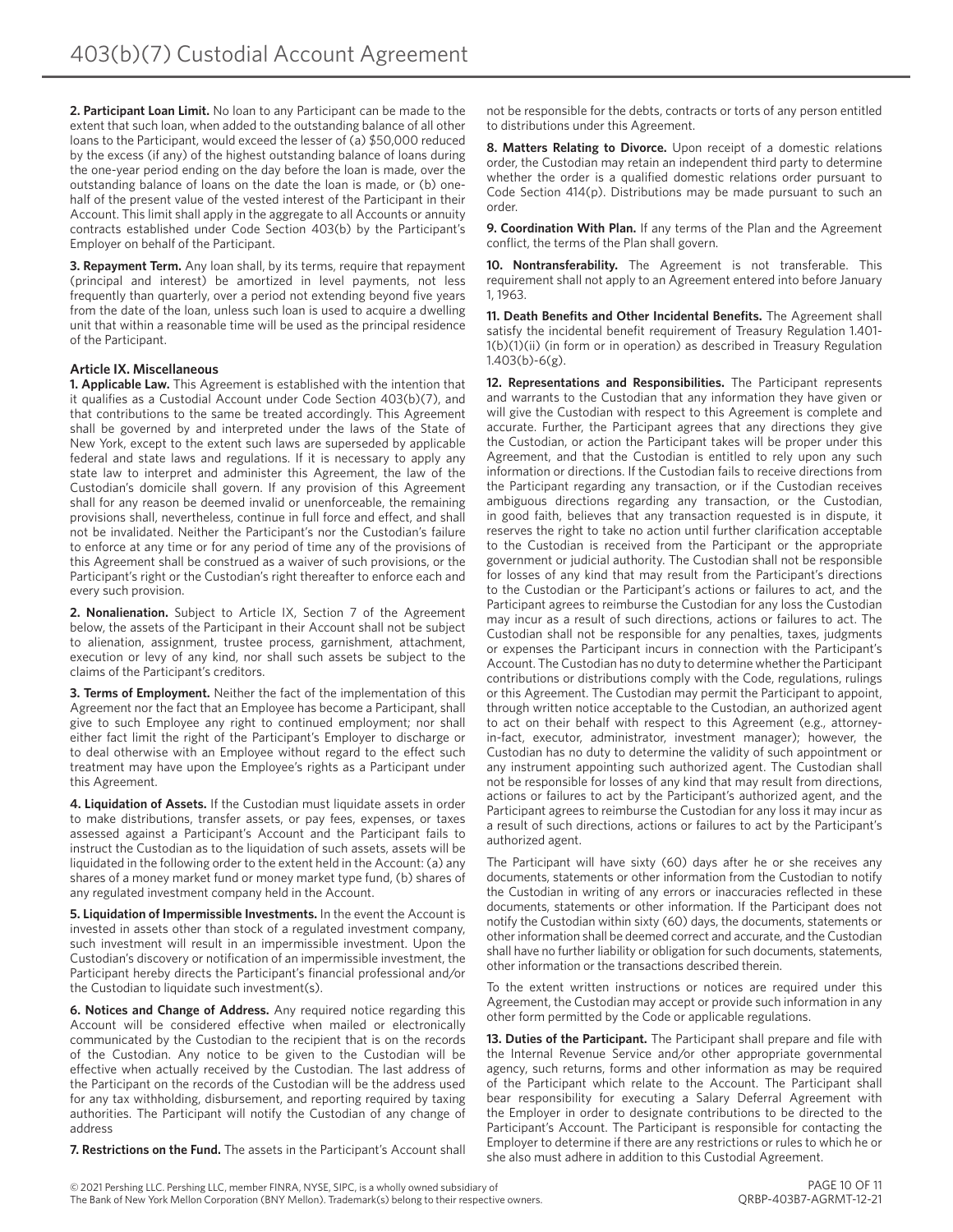The Participant shall release, indemnify and hold harmless, the Custodian and its agents, employees, directors, officers, successors, and assigns, from any and all liability which may arise in connection with (i) this Agreement (except the obligations to perform the duties specifically required of the Custodian hereunder); (ii) any agreement between the Custodian and the Employer; or (iii) any actions by the Custodian or its agent(s) taken with respect to the Account upon instructions believed to be genuine.

**14. Exclusive Benefit.** The assets held in the Account cannot be used for, or diverted to, purposes other than for the exclusive benefit of the Participant or the Participant's Beneficiary (assets are treated as diverted to the Participant's Employer if that Employer borrows assets from the Account).

#### **Article X. Arbitration Disclosures ARBITRATION DISCLOSURES:**

**THIS AGREEMENT CONTAINS A PREDISPUTE ARBITRATION CLAUSE. BY SIGNING AN ARBITRATION AGREEMENT THE PARTIES AGREE AS FOLLOWS:**

- **• ALL PARTIES TO THIS AGREEMENT ARE GIVING UP THE RIGHT TO SUE EACH OTHER IN COURT, INCLUDING THE RIGHT TO A TRIAL BY JURY, EXCEPT AS PROVIDED BY THE RULES OF THE ARBITRATION FORUM IN WHICH A CLAIM IS FILED.**
- **• ARBITRATION AWARDS ARE GENERALLY FINAL AND BINDING; A PARTY'S ABILITY TO HAVE A COURT REVERSE OR MODIFY AN ARBITRATION AWARD IS VERY LIMITED.**
- **• THE ABILITY OF THE PARTIES TO OBTAIN DOCUMENTS, WITNESS STATEMENTS AND OTHER DISCOVERY IS GENERALLY MORE LIMITED IN ARBITRATION THAN IN COURT PROCEEDINGS.**
- **• THE ARBITRATORS DO NOT HAVE TO EXPLAIN THE REASON(S) FOR THEIR AWARD, UNLESS, IN AN ELIGIBLE CASE, A JOINT**

**REQUEST FOR AN EXPLAINED DECISION HAS BEEN SUBMITTED BY ALL PARTIES TO THE PANEL AT LEAST 20 DAYS PRIOR TO THE FIRST SCHEDULED HEARING DATE.**

- **• THE PANEL OF ARBITRATORS WILL TYPICALLY INCLUDE A MINORITY OF ARBITRATORS WHO WERE OR ARE AFFILIATED WITH THE SECURITIES INDUSTRY.**
- **• THE RULES OF SOME ARBITRATION FORUMS MAY IMPOSE TIME LIMITS FOR BRINGING A CLAIM IN ARBITRATION. IN SOME CASES, A CLAIM THAT IS INELIGIBLE FOR ARBITRATION MAY BE BROUGHT IN COURT.**
- **• THE RULES OF THE ARBITRATION FORUM IN WHICH THE CLAIM IS FILED, AND ANY AMENDMENTS THERETO, SHALL BE INCORPORATED INTO THIS AGREEMENT.**

#### **ARBITRATION AGREEMENT**

**ANY CONTROVERSY BETWEEN ME, FINANCIAL INSTITUTION AND PERSHING SHALL BE SUBMITTED TO ARBITRATION BEFORE THEFINANCIAL INDUSTRY REGULATORY AUTHORITY (FINRA).** 

**NO PERSON SHALL BRING A PUTATIVE OR CERTIFIED CLASS ACTION TO ARBITRATION, NOR SEEK TO ENFORCE ANY PREDISPUTE ARBITRATION AGREEMENT AGAINST ANY PERSON WHO HAS INITIATED IN COURT A PUTATIVE CLASS ACTION; OR WHO IS A MEMBER OF A PUTATIVE CLASS WHO HAS NOT OPTED OUT OF THE CLASS WITH RESPECT TO ANY CLAIMS ENCOMPASSED BY THE PUTATIVE CLASS ACTION UNTIL; (I) THE CLASS CERTIFICATION IS DENIED; (II) THE CLASS IS DECERTIFIED; OR (III) THE CUSTOMER IS EXCLUDED FROM THE CLASS BY THE COURT. SUCH FORBEARANCE TO ENFORCE AN AGREEMENT TO ARBITRATE SHALL NOT CONSTITUTE A WAIVER OF ANY RIGHTS UNDER THIS AGREEMENT EXCEPT TO THE EXTENT STATED HEREIN.**

**THE LAWS OF THE STATE OF NEW YORK GOVERN.**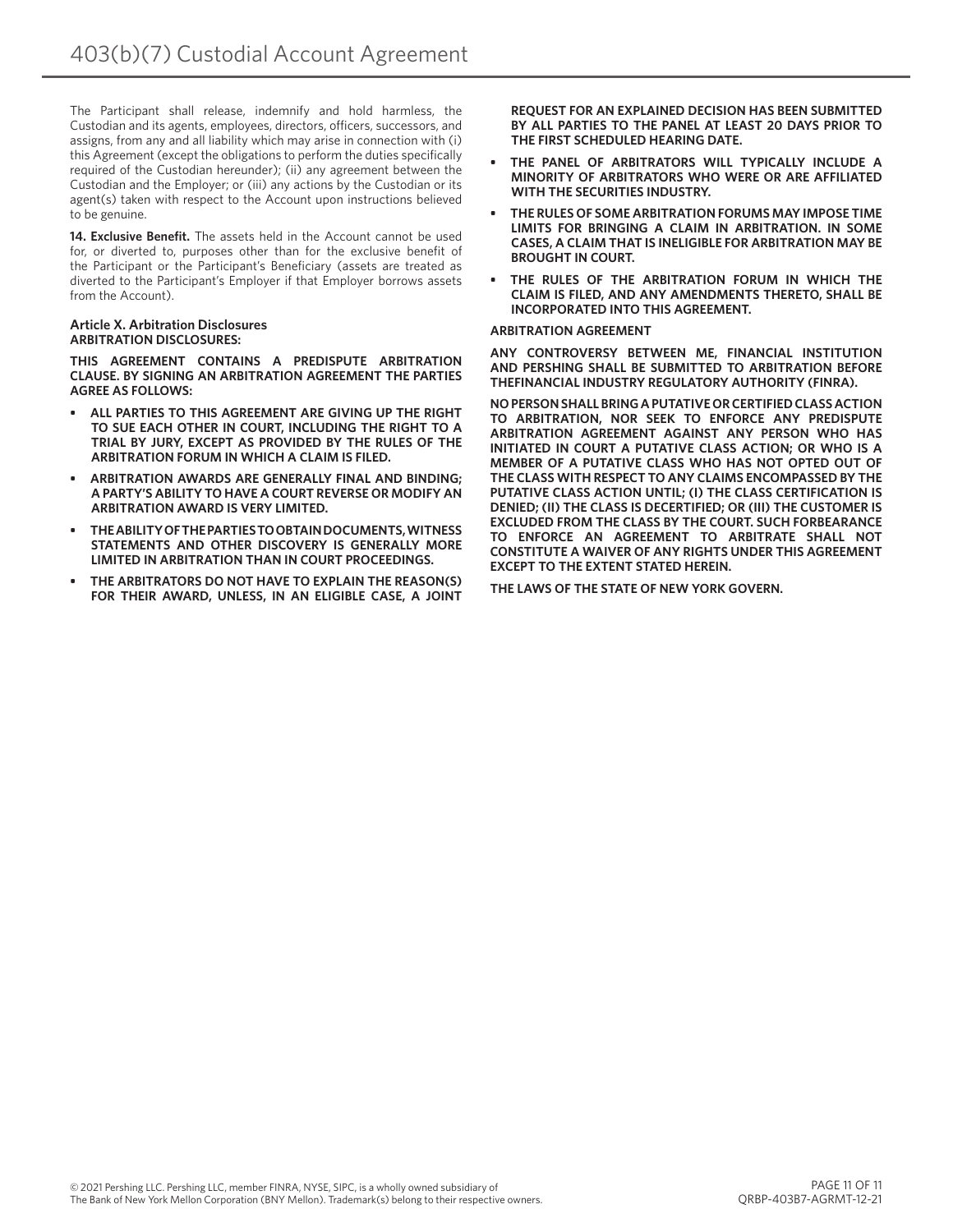**Pershing LLC serves as Custodian or Non-Bank Trustee (Custodian).**

#### **STEP 1. ACCOUNT INFORMATION**

This Adoption Agreement may only be used in conjunction with the 403(b)(7) Custodial Account Agreement stipulated by the Custodian.

Check here if this account is subject to the terms of the Employee Retirement Income Security Act of 1974 (ERISA).

(If you are not sure if this account is subject to the terms of ERISA, ask your employer. If checked, you must submit a separate Beneficiary Designation Form in addition to this Adoption Agreement.)

I hereby designate <u>as the financial organization</u>.

Account Number

# **STEP 2. PARTICIPANT INFORMATION**

| Name                            |                              | Date of Birth |                 |
|---------------------------------|------------------------------|---------------|-----------------|
| Address (No P.O. Box Addresses) |                              |               |                 |
| City                            | State                        |               | Zip/Postal Code |
| Telephone                       | Social Security Number (SSN) |               |                 |

# **STEP 3. EMPLOYER INFORMATION**

| Employer Name                   |       |                 |
|---------------------------------|-------|-----------------|
|                                 |       |                 |
| <b>Employer Mailing Address</b> |       |                 |
|                                 |       |                 |
| City                            | State | Zip/Postal Code |
|                                 |       |                 |
| Employer Telephone              |       |                 |
|                                 |       |                 |

#### **STEP 4. BENEFICIARY DESIGNATIONS**

This section is for non-ERISA 403(b)(7) accounts only. 403(b)(7) ERISA Participants must complete a separate Beneficiary Designation Form.

**Marital Status** Single Married\* Divorced Domestic Partner Widowed \* Spousal consent may be required. See below.

# **Pershing considers the following as a standard beneficiary request:**

- Name of an Individual(s)
- Name of Group(s) (e.g. charity)
- Specifically dated Trust(s), subject to proper qualification
- Estate (Pershing will require a Court Order and instructions from the Executor for the proper distribution of the assets.)

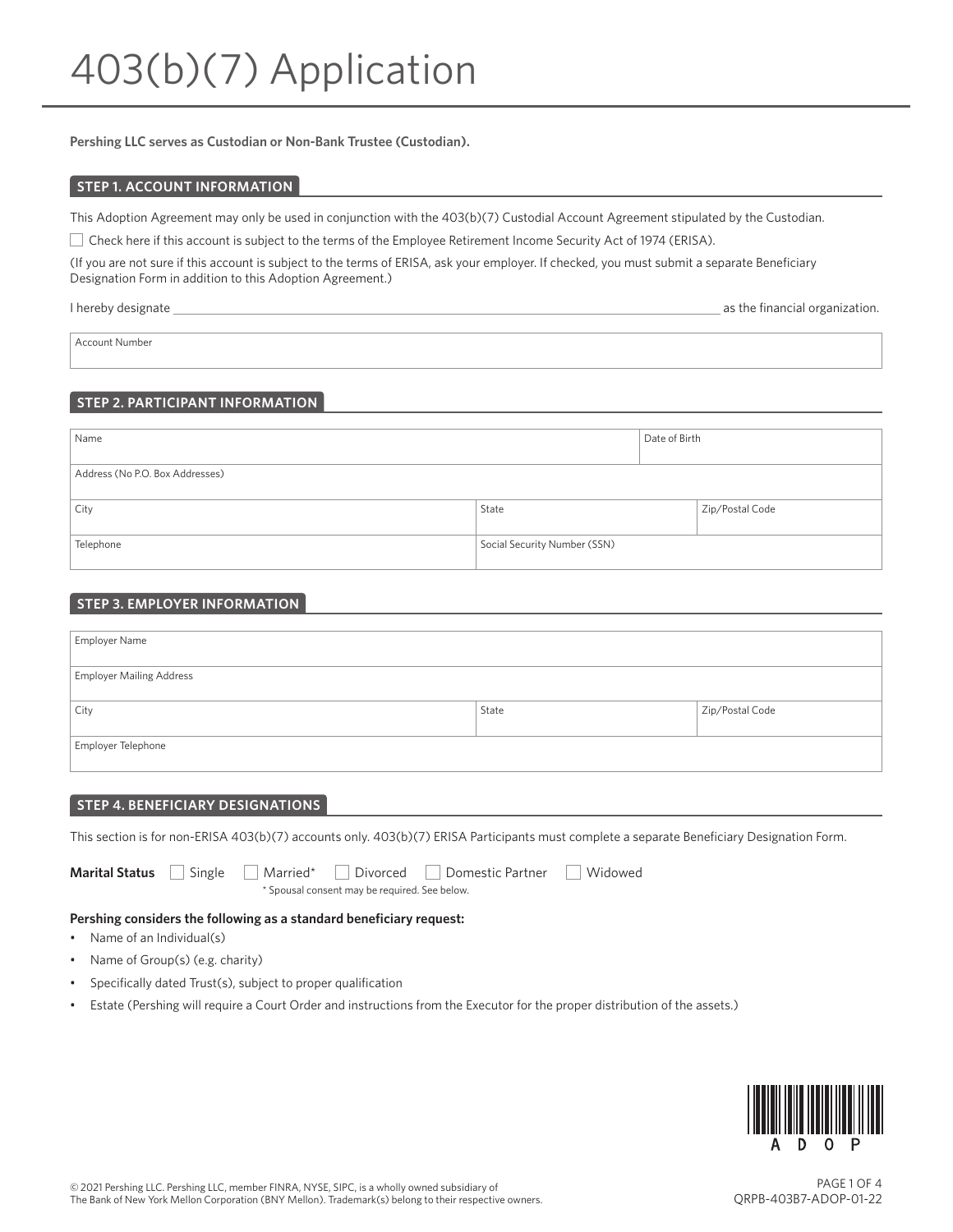**The following shall be my beneficiary or beneficiaries of this Account.** If I designate more than one primary or contingent beneficiary, but do not specify the percentages to which such beneficiary or beneficiaries are entitled, payment will be made to the surviving beneficiary or beneficiaries in equal shares. If no beneficiary is named, the beneficiary provisions outlined in the Custodial Account Agreement will apply. The total allocation of all primary beneficiaries must equal 100%.

To designate your Estate as your beneficiary, write in "Estate" in the primary beneficiary section. "Per Will" designations are not acceptable designations.

**Note:** For specific beneficiary provisions, please refer to the applicable sections of the Custodial Account Agreement.

#### **Primary Beneficiaries**

| <b>Primary Beneficiary 1 Name</b>                 |                                |                                  |
|---------------------------------------------------|--------------------------------|----------------------------------|
| Percentage                                        | Date of Birth or Date of Trust | Social Security or Tax ID Number |
| Relationship                                      |                                | Per Stirpes                      |
| Legal Address                                     |                                | Telephone                        |
| Mailing Address (if different than Legal Address) |                                |                                  |

#### **Primary Beneficiary 2 Name**

| Percentage                                        | Date of Birth or Date of Trust | Social Security or Tax ID Number |
|---------------------------------------------------|--------------------------------|----------------------------------|
|                                                   |                                |                                  |
| Relationship                                      |                                | Per Stirpes                      |
| Legal Address                                     |                                | Telephone                        |
| Mailing Address (if different than Legal Address) |                                |                                  |

#### **Contingent Beneficiaries**

The total allocation of all contingent beneficiaries must equal 100%. Contingent beneficiaries will be paid only if all primary beneficiaries (and their heirs if per stirpes is selected) do not survive the participant.

| <b>Contingent Beneficiary 1 Name</b>              |                                |                                  |
|---------------------------------------------------|--------------------------------|----------------------------------|
| Percentage                                        | Date of Birth or Date of Trust | Social Security or Tax ID Number |
| Relationship                                      |                                | Per Stirpes                      |
| Legal Address                                     |                                | Telephone                        |
| Mailing Address (if different than Legal Address) |                                |                                  |

| <b>Contingent Beneficiary 2 Name</b>              |                                |                                  |
|---------------------------------------------------|--------------------------------|----------------------------------|
| Percentage                                        | Date of Birth or Date of Trust | Social Security or Tax ID Number |
| Relationship                                      |                                | Per Stirpes                      |
| Legal Address                                     |                                | Telephone                        |
| Mailing Address (if different than Legal Address) |                                |                                  |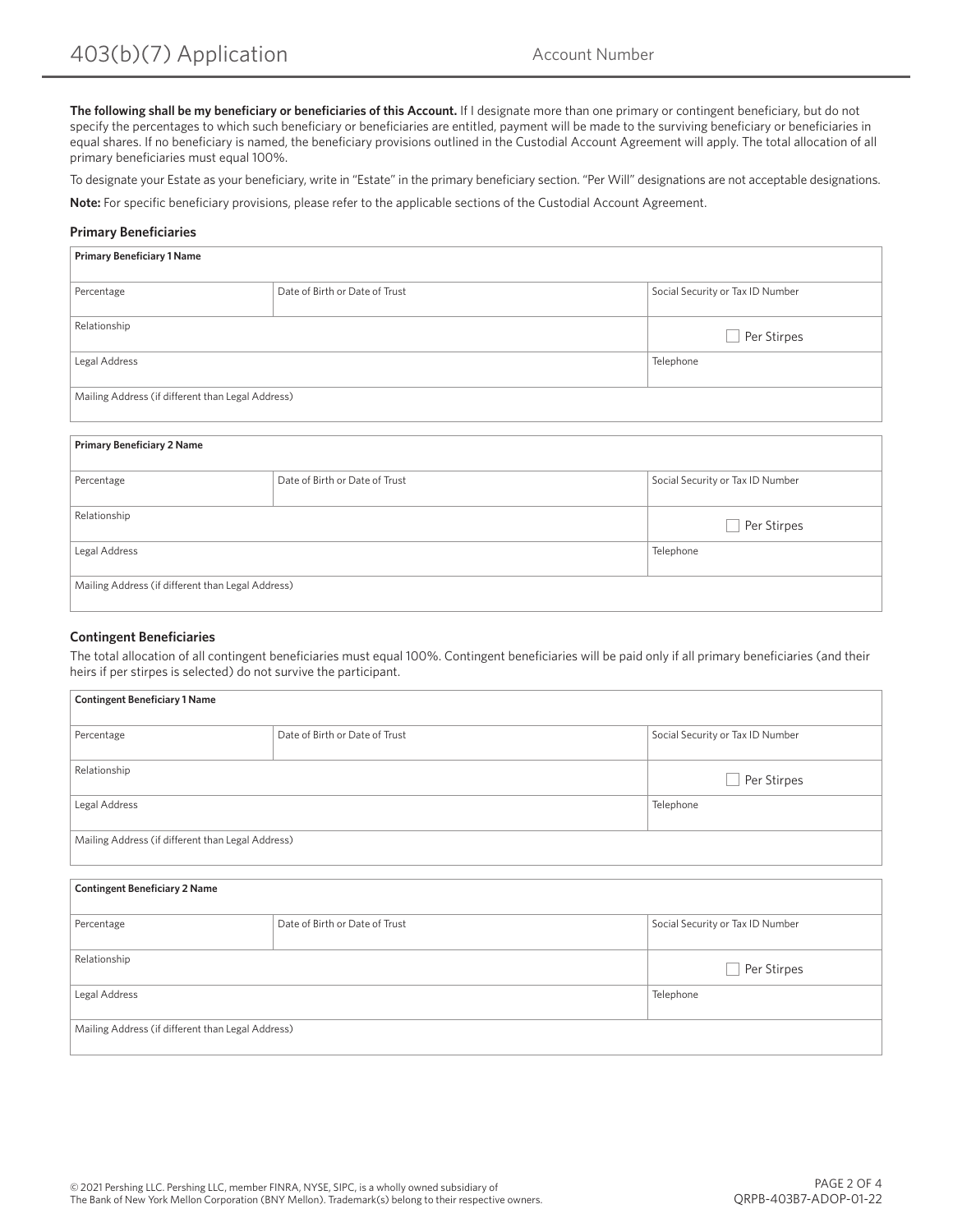#### **Per Stirpes Information**

If your beneficiary designation is per stirpes, you understand that if your beneficiary(ies) dies before you, the beneficiary's share of the 403(b)(7) Custodial Account will pass to his or her respective heirs. In the field below, please provide the name of the individual responsible for advising Pershing LLC on any questions relating to the per stirpes distribution of the 403(b)(7) Custodial Account.

Name of Responsible Individual

You understand that the per stirpes instructions given to Pershing LLC by the responsible individual named above shall be binding on all beneficiaries of this 403(b)(7) Custodial Account and of your estate and may be relied on by Pershing LLC. Pershing LLC shall not be liable for any payment made at the direction of this individual. If you do not name a responsible individual or the individual you named is unwilling or unable to advise Pershing on questions regarding the per stirpes distribution, then you understand that Pershing will rely on instructions from the executor of your estate regarding any per stirpes designation.

Please consult with your legal advisor before electing the per stirpes designation.

#### **STEP 5. SPOUSAL CONSENT (REQUIRED IN COMMUNITY OR MARITAL PROPERTY STATES)**

If you are married, reside in a community property or marital property state, and designate someone other than your spouse as your sole, primary Beneficiary, your spouse must sign this form below. **Community or marital property states include: AZ, CA, ID, LA, NV, NM, TX, WA, WI.**

**I am the spouse of the above-named account holder. I acknowledge that I have received a fair and reasonable disclosure of my spouse's property and financial obligations. Due to the important tax consequences of giving up my interest in this account, I have been advised to see a tax professional. I hereby give the account holder any interest I have in the funds or property deposited in this account and consent to the Beneficiary designation(s) indicated above. I assume full responsibility for any adverse consequences that may result. No tax or legal advice was given to me by the Custodian.**

| Print Spouse Name | Date |
|-------------------|------|
| Signature         |      |
| N<br>s.           |      |

Spousal consent for ERISA accounts: If this Custodial Account is government by ERISA and you are married, you must submit a Beneficiary Designation Form in addition to this Adoption Agreement before we can establish your account. If on the Beneficiary Designation Form you name someone other than your spouse as your sole, primary Beneficiary, or select a method of distribution of death benefits other than a Joint and Survivor Annuity or Pre-Retirement Survivor Annuity, your spouse must consent by signing the Beneficiary Designation Form. The Participant understands that Pershing LLC takes no responsibility for advising Participants on the rules regarding beneficiary designations or death distributions. The Participant agrees to indemnify and hold harmless Pershing LLC against adverse consequences of beneficiary designations and methods of forms of distribution of death benefits.

*This space intentionally left blank.*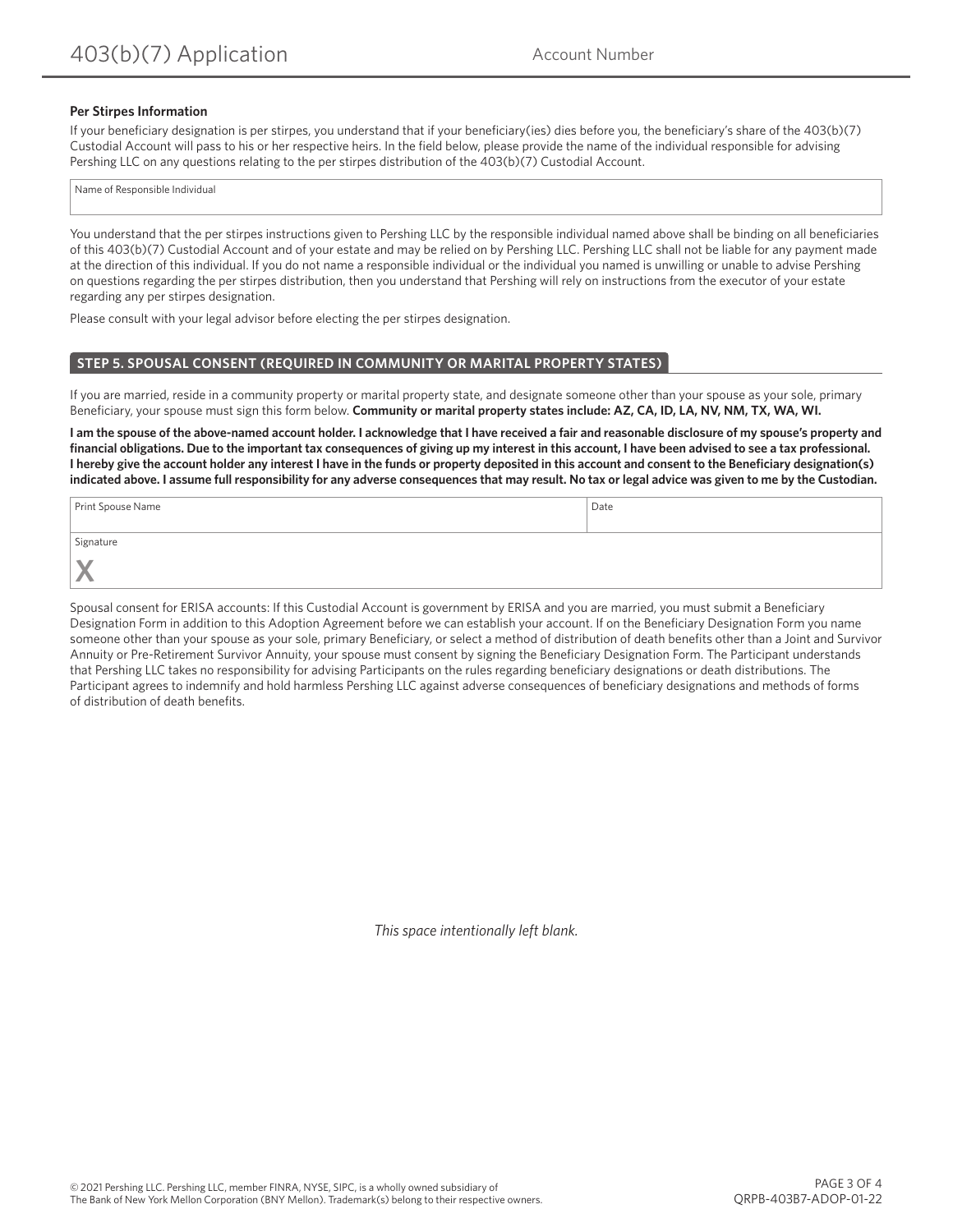# **STEP 6. CERTIFICATION**

I understand the eligibility requirement for the type of 403(b)(7) Custodial Account deposits I make and I state that I qualify to make the deposit. I have received a copy of the Pershing LLC 403(b)(7) Custodial Account Agreement. I understand that the terms and conditions which apply to this account are contained in this Pershing LLC 403(b)(7) Custodial Account Agreement. I agree to be bound by those terms and conditions. If I elect to make a rollover contribution to this account, I hereby certify that I understand the rollover rules and conditions as they pertain to this account and I have met the requirements for making a rollover. Due to the important tax consequences of rolling over funds or property. I have been advised to consult with a tax professional. All information provided by me is true and correct and may be relied upon by the Custodian. I assume full responsibility for establishing this account and for rollover transactions and will not hold the Custodian liable for any adverse consequences that may result. I hereby irrevocably designate the rollover of funds or other property as rollover contributions. I HEREBY ADOPT THE PERSHING LLC 403(b)(7) Custodial Account Agreement.

Pershing LLC supports a sweep platform that makes available money market mutual funds from which your financial institution may select as sweep options to be made available to you. You should contact your financial institution or your financial professional for additional information on the offerings available to you through your financial institution's Sweep Program. I am aware that the sweep options in my account are made available via my financial institution's Sweep Program. Unless my financial institution provides Pershing with instructions to apply a default sweep or I instruct Pershing or my financial instruction differently, I authorize Pershing LLC to sweep any cash balance in my account into a sweep product. Pershing LLC is further authorized to rely on instructions that I give to my financial institution regarding my sweep elections. I understand that Pershing LLC supports a sweep platform through which the cash balance in my Account introduced to Pershing LLC through my financial institution can be automatically invested. I understand: (i) the current sweep option may be a money market mutual fund affiliated with Pershing LLC or my financial institution; (ii) a sweep option is not intended for use as a long-term investment option and is best used for short periods of time; (iii) the rate of return on the sweep option may vary over time, and at times may be zero; (iv) I may be able to earn a higher yield through a different investment, and I may consult with my financial professional about the available sweep options; and (v) Pershing LLC, my financial institution and their affiliates may receive benefits from having money invested in the sweep products or held as a cash balance in my account. To the extent I have money in a sweep product, I understand the balance in the sweep product will be automatically redeemed to satisfy obligations arising in connection with my account introduced to Pershing LLC through my financial institution. I understand I will receive a copy of the applicable prospectus for money funds upon my first investment in the sweep product, and I may request a copy of the applicable prospectus now or any time. I agree that my sweep option may be changed, including changes between money market funds and bank deposit sweep products, with prior notification to me.

#### **I AGREE THAT THIS 403(B)(7) AGREEMENT CONTAINS A PREDISPUTE ARBITRATION CLAUSE, WHICH IS LOCATED AT ARTICLE X ON PAGE 11 IN THE AGREEMENT.**

| Participant or Guardian Name | Date |
|------------------------------|------|
| Signature                    |      |
| N                            |      |

# **REQUIRED APPROVALS OF THE FINANCIAL ORGANIZATION**

Please forward to your financial organization for approval.

| Investment Professional Name (if applicable) | Date |
|----------------------------------------------|------|
|                                              |      |
| Signature                                    |      |
|                                              |      |
|                                              |      |
| <b>Operations Manager Name</b>               | Date |
| Signature                                    |      |
|                                              |      |
|                                              |      |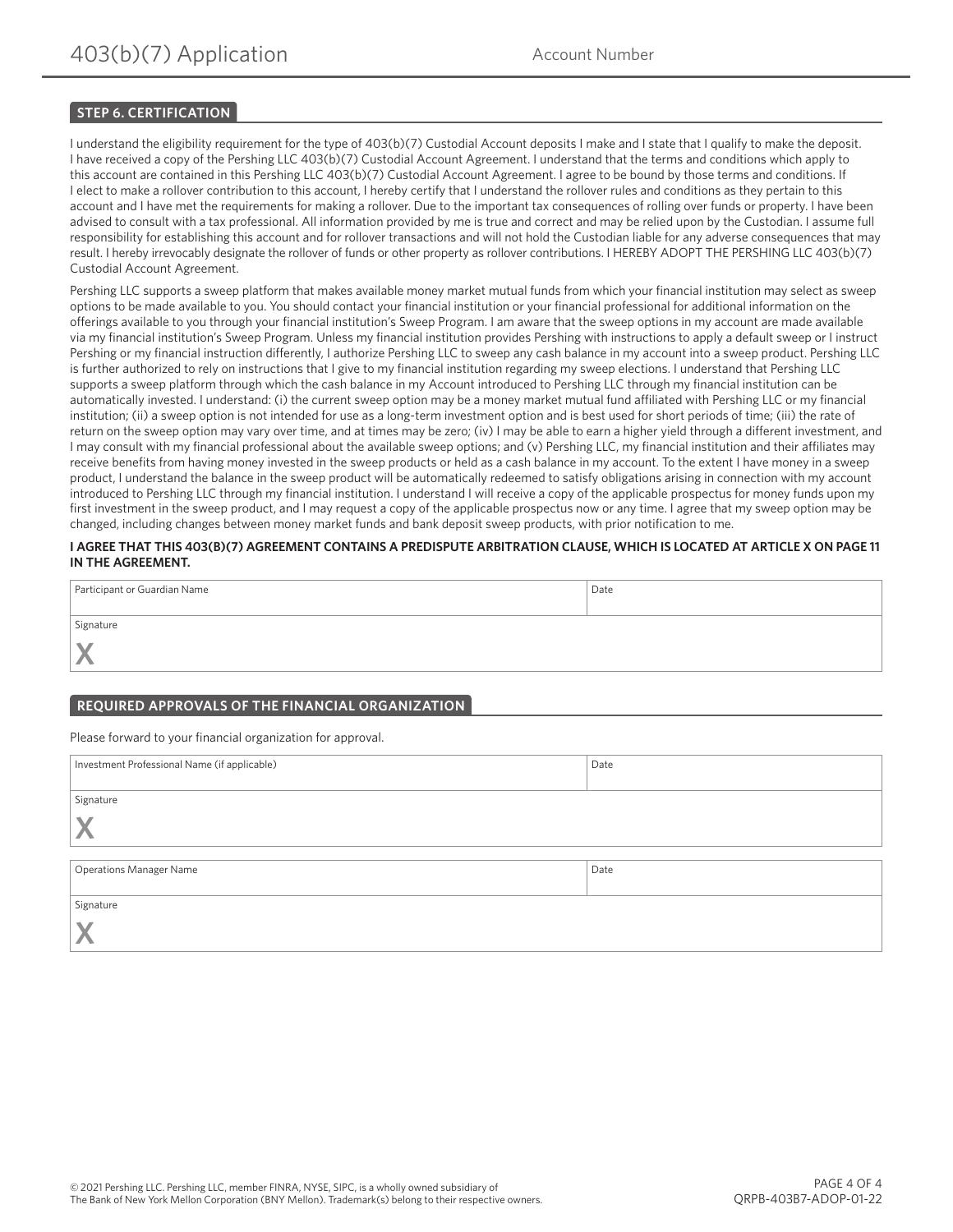# 403(b) Information Sharing Agreement

| Name of<br>i Employer ("Employer" | count Number |
|-----------------------------------|--------------|
|                                   |              |

Pursuant to the Income Tax Regulations section 1.401-12(n), the Internal Revenue Service (the "IRS") has approved Pershing LLC (the "Custodian") to act as a non bank custodian for accounts described in sections 403(b)(7) of the Internal Revenue Code (the "Code"). In that capacity, the Custodian performs passive custodial duties. It has no discretion to direct any investments of a custodial account. The Custodian keeps records of all contributions, receipts, investments, distributions, disbursements and all other transactions occurring in the custodial account and performs distribution tax reporting to the IRS as required.

Pursuant to this agreement and any other associated agreements or contracts, the Custodian is accepting an exchange of assets from another 403(b) contract/custodial account within the Employer's 403(b) plan.

# **STEP 1. EMPLOYER REPRESENTATIONS TO CUSTODIAN**

The Employer represents to the Custodian that the Employer maintains (or will maintain on or before January 1, 2009, or such later compliance date as may be established) a written plan complying with the regulations under section 403(b) of the Code, and that among other things, the written plan provides for the exchange.

The Employer represents to the Custodian that the distribution restrictions imposed under the receiving contract/custodial account are not less stringent than those imposed under the transferor contract.

The Employer represents to the Custodian that the accumulated benefit under the receiving contract/custodial account immediately after the exchange is at least equal to the accumulated benefit under the transferor contract immediately prior to the exchange.

The Employer represents to the Custodian that it will notify the Custodian promptly in writing in the event that it ceases to be an eligible employer under Code section 403(b) or to maintain the plan.

The Employer represents that its 403(b) arrangement **[** □ i**s or** □ **is not ] (please check one)** subject to the Employee Retirement Income Security Act of 1974, as amended ("ERISA") and will notify the Custodian immediately if this representation ceases to be true.

#### **STEP 2. INFORMATION SHARING BETWEEN EMPLOYER AND CUSTODIAN**

The Employer and Custodian, agree to, from time to time in the future, provide each other with the following information:

- Information necessary for the resulting contract/custodial account, or any other contract/custodial account to which contributions have been made by the Employer, to satisfy Code section 403(b), including information concerning the participant's employment and information that takes into account other Code section 403(b) contracts/custodial accounts or qualified employer plans (such as whether a severance from employment has occurred for purposes of the distribution restrictions in Treasury Regulation section 1.403(b)-6 and whether the hardship withdrawal rules of Treasury Regulation section 1.403(b)-6(d)(2) are satisfied.)
- Information necessary for the resulting contract/custodial account, or any other contract/custodial account to which contributions have been made by the Employer, to satisfy other tax requirements (such as whether a plan loan satisfies the conditions in Code section 72(p)(2) so that the loan is not a deemed distribution under Code section 72(p)(1)).
- Information regarding the participant's basis under Code section 72 in the amount rolled over, in the event an eligible rollover distribution is received that includes after-tax employee contributions or designated Roth contributions.
- Any other information necessary to ensure compliance with applicable laws and regulations.

#### **STEP 3. GENERAL PROVISIONS**

If permissible under applicable laws and regulations, the Custodian reserves the right to delegate and/or assign it obligations under this agreement to any third party record-keepers of its choice without prior consent or notice to the Employer.

This agreement shall be binding upon and shall inure to the benefit of the respective successors and assigns of the Employer and the Custodian.

This agreement shall be governed by and construed in accordance with the internal laws of the State of New York, and any applicable U.S. Treasury Regulations.

| Authorized Representative of Employer Name      | Date |
|-------------------------------------------------|------|
|                                                 |      |
| Authorized Representative of Employer Signature |      |
| N.A                                             |      |

**Please forward along this agreement to retirement@pershing.com for completion of the authorized signature section below.**

| Authorized Representative of Custodian Name      | Date | A DIITI IIII IIII III |
|--------------------------------------------------|------|-----------------------|
| Authorized Representative of Custodian Signature |      |                       |
|                                                  |      | HIIII III IIII IIII   |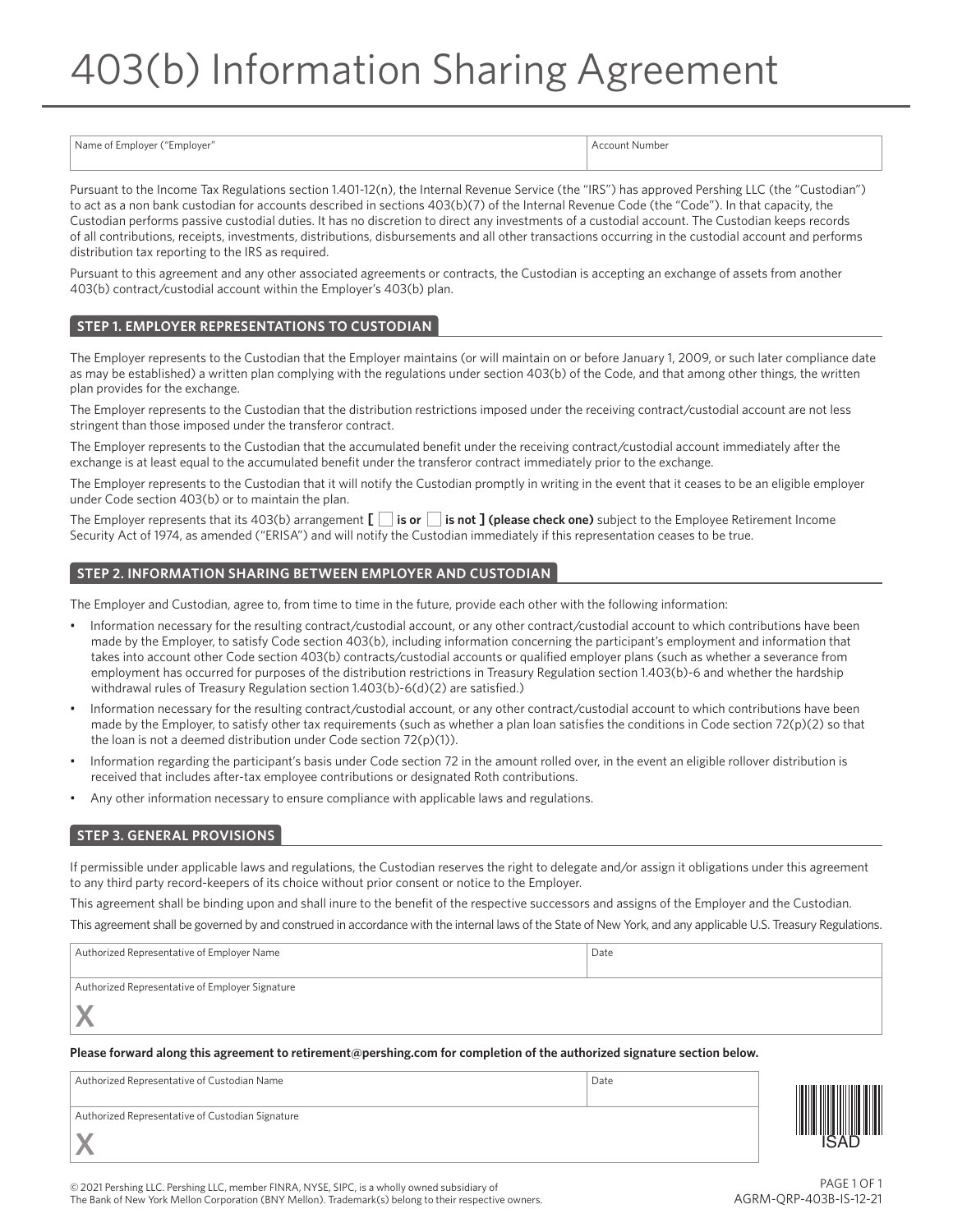# **STEP 1. PARTICIPANT INFORMATION**

| Name                                                                                  |                                                                                                                                                                                                                                                                                                                                                                                                                                  |               |             |       |               |                                               |  |  |                                                                 |                                                                                                      |
|---------------------------------------------------------------------------------------|----------------------------------------------------------------------------------------------------------------------------------------------------------------------------------------------------------------------------------------------------------------------------------------------------------------------------------------------------------------------------------------------------------------------------------|---------------|-------------|-------|---------------|-----------------------------------------------|--|--|-----------------------------------------------------------------|------------------------------------------------------------------------------------------------------|
|                                                                                       | Social Security or Tax ID Number                                                                                                                                                                                                                                                                                                                                                                                                 |               |             |       | Date of Birth |                                               |  |  |                                                                 |                                                                                                      |
| <b>Street Address</b>                                                                 |                                                                                                                                                                                                                                                                                                                                                                                                                                  |               |             |       |               |                                               |  |  |                                                                 |                                                                                                      |
| City                                                                                  |                                                                                                                                                                                                                                                                                                                                                                                                                                  |               |             | State |               | Zip/Postal Code                               |  |  |                                                                 |                                                                                                      |
|                                                                                       |                                                                                                                                                                                                                                                                                                                                                                                                                                  |               |             |       |               |                                               |  |  |                                                                 |                                                                                                      |
| <b>Account Number</b><br>Telephone                                                    |                                                                                                                                                                                                                                                                                                                                                                                                                                  |               |             |       |               |                                               |  |  |                                                                 |                                                                                                      |
| <b>Marital Status</b><br>Domestic Partner<br>Single<br>Divorced<br>Widowed<br>Married |                                                                                                                                                                                                                                                                                                                                                                                                                                  |               |             |       |               |                                               |  |  | <b>SPOUSAL CONSENT</b><br><b>MAY BE REQUIRED.</b><br>SEE BELOW. |                                                                                                      |
|                                                                                       | <b>STEP 2. BENEFICIARY INFORMATION</b>                                                                                                                                                                                                                                                                                                                                                                                           |               |             |       |               |                                               |  |  |                                                                 |                                                                                                      |
| indicated above.                                                                      | <b>Designation of Beneficiary</b><br>I hereby make the following beneficiary designation(s) below pursuant to the retirement account<br><b>Change of Beneficiary</b>                                                                                                                                                                                                                                                             |               |             |       |               |                                               |  |  |                                                                 | <b>FOR SPECIFIC</b><br><b>BENEFICIARY</b><br>PROVISIONS,<br><b>PLEASE REFER TO</b><br>THE APPLICABLE |
|                                                                                       | I hereby revoke all prior beneficiary designations and designate the following beneficiary(ies) for my account.<br>The following shall be my Beneficiary or Beneficiaries. If I designate more than one primary or contingent<br>Beneficiary, but do not specify the percentages to which such Beneficiary or Beneficiaries are entitled, payment<br>will be made to the surviving Beneficiary or Beneficiaries in equal shares. |               |             |       |               |                                               |  |  |                                                                 | <b>SECTIONS OF THE</b><br><b>PLAN DOCUMENT</b><br><b>AND THE DISCLOSURE</b><br>STATEMENT.            |
| <b>Primary Beneficiaries</b>                                                          |                                                                                                                                                                                                                                                                                                                                                                                                                                  |               |             |       |               |                                               |  |  |                                                                 | THE TOTAL ALLOCATION                                                                                 |
| Primary Beneficiary 1 Name<br>Percentage                                              | Relationship                                                                                                                                                                                                                                                                                                                                                                                                                     | Date of Birth | Gender<br>M | F     |               | Social Security or Tax ID Number<br>Telephone |  |  |                                                                 | OF ALL PRIMARY<br><b>BENEFICIARIES MUST</b><br><b>EQUAL 100%.</b>                                    |
| Address                                                                               |                                                                                                                                                                                                                                                                                                                                                                                                                                  |               |             |       |               |                                               |  |  |                                                                 | TO DESIGNATE YOUR                                                                                    |
|                                                                                       |                                                                                                                                                                                                                                                                                                                                                                                                                                  |               |             |       |               |                                               |  |  | Per Stirpes                                                     | <b>ESTATE AS YOUR</b><br><b>BENEFICIARY, WRITE</b>                                                   |
| Primary Beneficiary 2 Name                                                            |                                                                                                                                                                                                                                                                                                                                                                                                                                  |               | Gender<br>M | F     |               | Social Security or Tax ID Number              |  |  |                                                                 | IN "ESTATE" IN THE<br>PRIMARY BENEFICIARY<br><b>SECTION. "PER WILL"</b>                              |
| Percentage                                                                            | Relationship                                                                                                                                                                                                                                                                                                                                                                                                                     | Date of Birth |             |       |               | Telephone                                     |  |  |                                                                 | <b>DESIGNATIONS ARE</b><br><b>NOT ACCEPTABLE</b><br>DESIGNATIONS.                                    |
| <b>Address</b>                                                                        |                                                                                                                                                                                                                                                                                                                                                                                                                                  |               |             |       |               |                                               |  |  | Per Stirpes                                                     | PLEASE CONSULT WITH<br>YOUR LEGAL ADVISOR                                                            |
| <b>Primary Beneficiary 3 Name</b>                                                     |                                                                                                                                                                                                                                                                                                                                                                                                                                  |               | Gender<br>M | F     |               | Social Security or Tax ID Number              |  |  |                                                                 | <b>BEFORE ELECTING</b><br>THE PER STIRPES                                                            |
| Percentage                                                                            | Relationship                                                                                                                                                                                                                                                                                                                                                                                                                     | Date of Birth |             |       |               | Telephone                                     |  |  |                                                                 | DESIGNATION.                                                                                         |
| Address                                                                               |                                                                                                                                                                                                                                                                                                                                                                                                                                  |               |             |       |               |                                               |  |  | Per Stirpes                                                     |                                                                                                      |
| Primary Beneficiary 4 Name                                                            |                                                                                                                                                                                                                                                                                                                                                                                                                                  |               | Gender<br>M | F     |               | Social Security or Tax ID Number              |  |  |                                                                 |                                                                                                      |
| Percentage                                                                            | Relationship                                                                                                                                                                                                                                                                                                                                                                                                                     | Date of Birth |             |       |               | Telephone                                     |  |  |                                                                 |                                                                                                      |
| Address                                                                               |                                                                                                                                                                                                                                                                                                                                                                                                                                  |               |             |       |               |                                               |  |  | Per Stirpes                                                     | BENE                                                                                                 |

E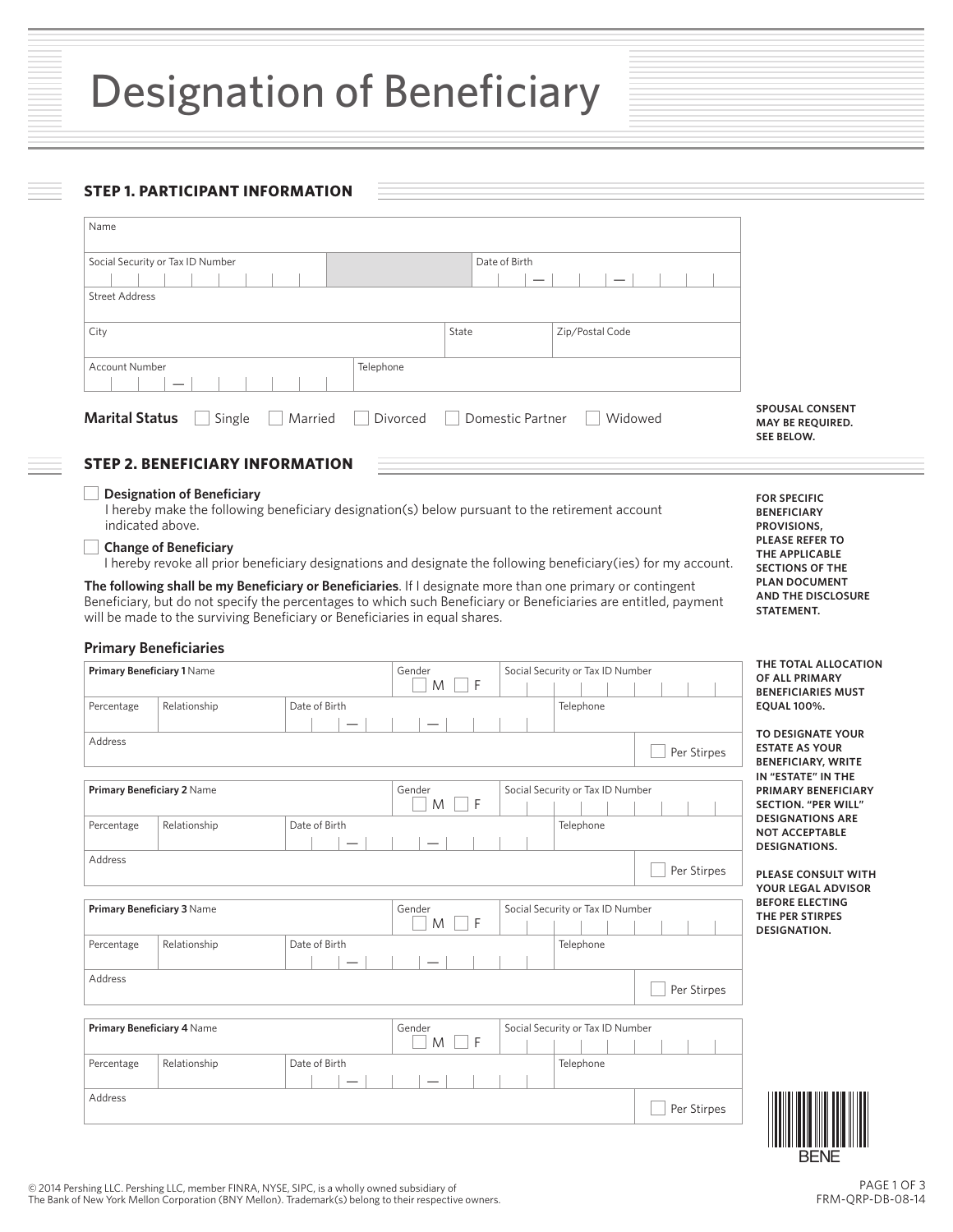### **Contingent Beneficiaries**

| <b>Contingent Beneficiary 1 Name</b> |                                      |               | Gender<br>$  \cdot  $ F<br>M | Social Security or Tax ID Number |                                  |             | THE TOTAL ALLOCATION<br>OF ALL CONTINGENT<br><b>BENEFICIARIES MUST</b>                                       |  |  |  |
|--------------------------------------|--------------------------------------|---------------|------------------------------|----------------------------------|----------------------------------|-------------|--------------------------------------------------------------------------------------------------------------|--|--|--|
| Percentage                           | Relationship                         | Date of Birth |                              |                                  | Telephone                        |             | <b>EQUAL 100%.</b>                                                                                           |  |  |  |
| Address                              |                                      |               |                              |                                  |                                  | Per Stirpes | <b>CONTINGENT</b><br><b>BENEFICIARIES WILL</b><br><b>BE PAID ONLY IF ALL</b><br><b>PRIMARY BENEFICIARIES</b> |  |  |  |
| <b>Contingent Beneficiary 2 Name</b> |                                      |               | Gender<br>$  \cdot  $ F<br>M |                                  | Social Security or Tax ID Number |             | (AND THEIR HEIRS IF PER<br><b>STIRPES IS SELECTED)</b><br>DO NOT SURVIVE THE                                 |  |  |  |
| Percentage                           | Relationship                         | Date of Birth |                              |                                  | Telephone                        |             | PARTICIPANT.                                                                                                 |  |  |  |
| Address                              |                                      |               |                              |                                  |                                  | Per Stirpes |                                                                                                              |  |  |  |
|                                      | <b>Contingent Beneficiary 3 Name</b> |               | Gender<br>F<br>M             |                                  | Social Security or Tax ID Number |             |                                                                                                              |  |  |  |
| Percentage                           | Relationship                         | Date of Birth |                              |                                  | Telephone                        |             |                                                                                                              |  |  |  |
| Address                              |                                      |               |                              |                                  |                                  | Per Stirpes |                                                                                                              |  |  |  |
|                                      | <b>Contingent Beneficiary 4 Name</b> |               | Gender<br>F<br>M             |                                  | Social Security or Tax ID Number |             |                                                                                                              |  |  |  |
| Percentage                           | Relationship                         | Date of Birth |                              |                                  | Telephone                        |             |                                                                                                              |  |  |  |
| Address                              |                                      |               |                              |                                  |                                  | Per Stirpes |                                                                                                              |  |  |  |

#### **Per Stirpes Information**

If your beneficiary designation is per stirpes, you understand that if your beneficiary(ies) dies before you, the beneficiary's share of the IRA will pass to his or her respective heirs. In the field below, please provide the name of the individual responsible for advising Pershing LLC on any questions relating to the per stirpes distribution of the IRA.

Name of Responsible Individual

You understand that the per stirpes instructions given to Pershing LLC by the responsible individual named above shall be binding on all beneficiaries of this IRA and of your estate and may be relied on by Pershing LLC. Pershing LLC shall not be liable for any payment made at the direction of this individual. If you do not name a responsible individual or the individual you named is unwilling or unable to advise Pershing on questions regarding the per stirpes distribution, then you understand that Pershing will rely on instructions from the executor of your estate regarding any per stirpes designation.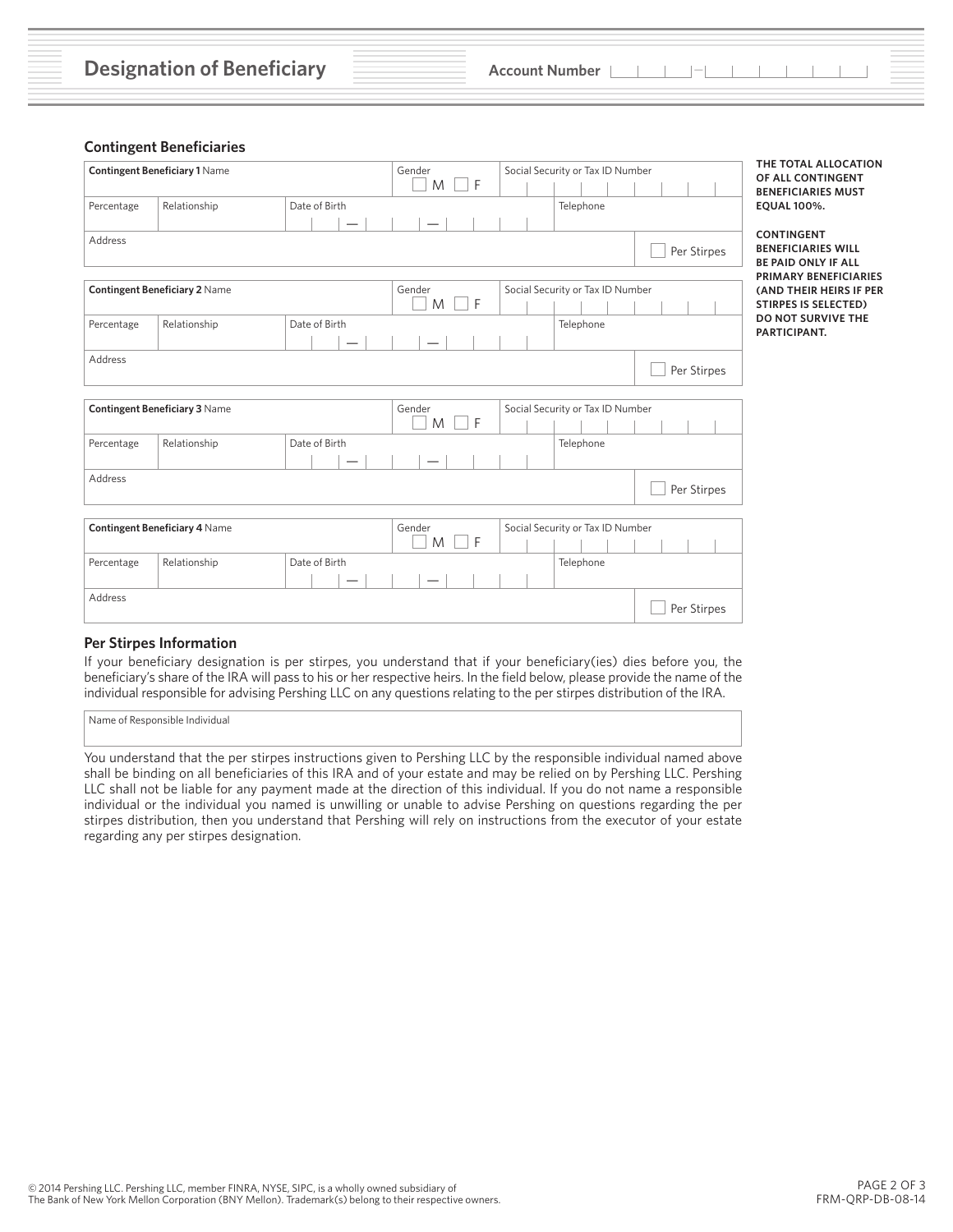# **STEP 3. SIGNATURE AND SPOUSAL CONSENT**

#### **Participant Signature**

| Print Name | Date |  |  |  |  |
|------------|------|--|--|--|--|
|            |      |  |  |  |  |
| Signature  |      |  |  |  |  |
|            |      |  |  |  |  |
| X          |      |  |  |  |  |

#### **Spousal Consent (required in community property or marital property states)**

**If you are married, reside in a community property or marital property state, and designate someone other than your spouse as your sole, primary beneficiary, your spouse must sign this form below. In addition, if required in your state, the form must be signed in the presence of a Notary Public.** I am the spouse of the above-named account holder. I acknowledge that I have received a fair and reasonable disclosure of my spouse's property and financial obligations. Due to the important financial and tax consequences of giving up my interest in this IRA, SEP, or SIMPLE IRA, I have been advised to see a tax professional. I hereby give the account holder any interest I have in the funds or property deposited in this IRA, SEP, or SIMPLE IRA and consent to the beneficiary designation(s) indicated above. I assume full responsibility for any adverse consequences that may result. No tax or legal advice was given to me by the custodian.

**COMMUNITY OR MARITAL PROPERTY STATES INCLUDE AZ, CA, ID, LA, NV, NM, TX, WA, WI.**

| Spouse Printed Name | Date |  |  |  |  |  |  |
|---------------------|------|--|--|--|--|--|--|
|                     |      |  |  |  |  |  |  |
| Signature           |      |  |  |  |  |  |  |
|                     |      |  |  |  |  |  |  |
| $\mathbf{X}$        |      |  |  |  |  |  |  |